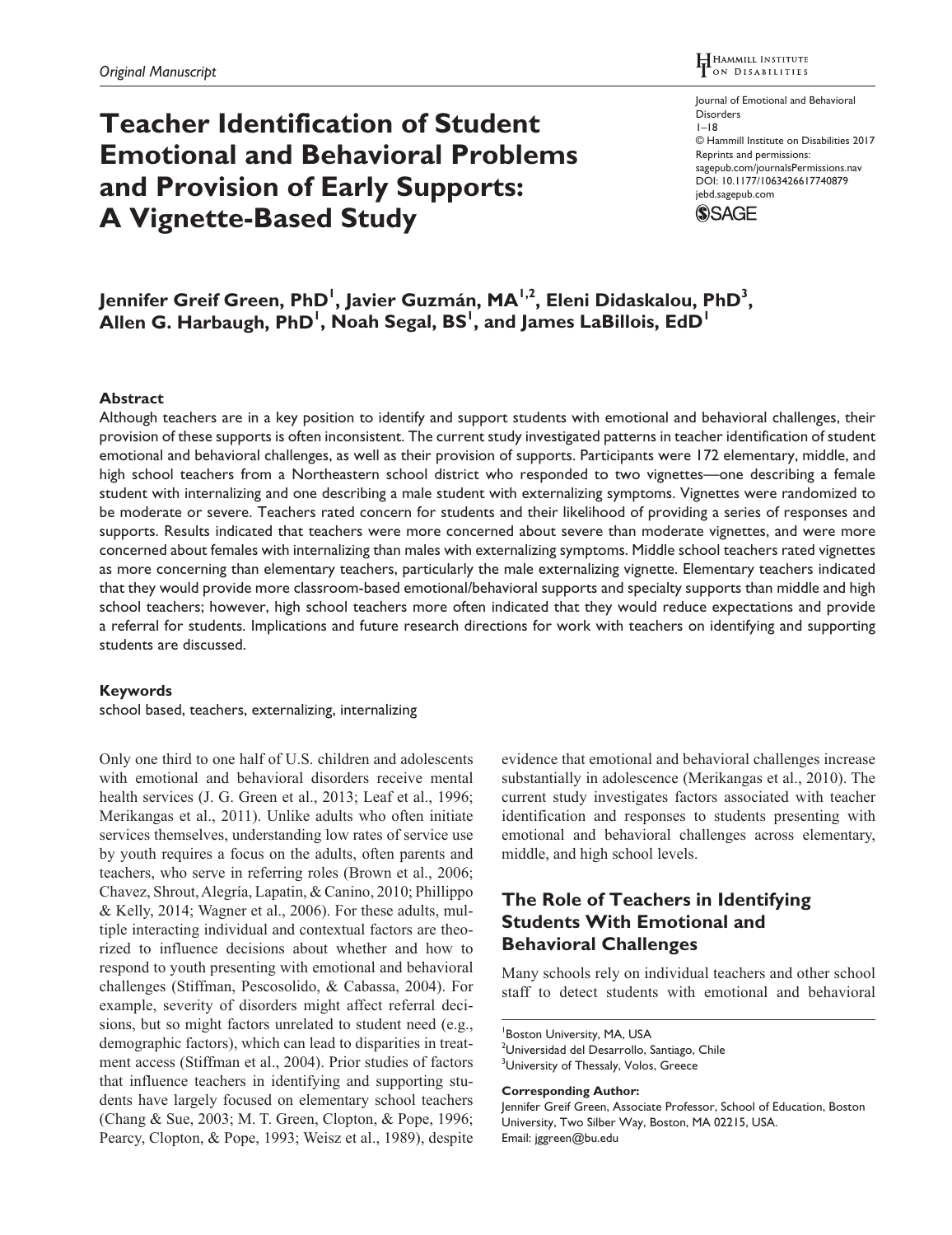challenges (Romer & McIntosh, 2005). However, studies indicate that teachers have limited training in identifying students with emotional and behavioral challenges, and feel inadequately prepared to differentiate typical from concerning behaviors (Askell-Williams & Lawson, 2013; Gable, Tonelson, Sheth, Wilson, & Park, 2012). Without specific training in identifying student emotional and behavioral challenges, teachers are left to rely on their own interpretation of student behavior and level of need (J. G. Green et al., 2017) and, despite their best intentions, this might result in teachers under- or over-identifying students for mental health service referrals (Dowdy, Doane, Eklund, & Dever, 2013).

Several theories of behavioral health service access have been proposed to explain disparities in service referrals (Andersen, 1995; Costello, Pescosolido, Angold, & Burns, 1998). In particular, Stiffman et al. (2004) developed the Gateway Provider Model to explain the role of individuals (including teachers) who first detect problems and make determinations about youth treatment. They propose that service referrals are determined not only by the child's need (e.g., presence and severity of disorder) but also by predisposing factors (e.g., demographic factors), enabling factors (e.g., availability of services), structural characteristics (e.g., the organization and management of the system in which gateway providers operate), and the perceptions and knowledge of these factors by gateway providers. This theory suggests that understanding how teachers interpret student behavior, their level of concern for students, and their perceptions of resource availability simultaneously affect decisions to identify students as needing care.

Studying which factors most strongly influence the decision making of gateway providers is complex. As such, a number of vignette-based studies have been conducted to identify factors that are associated with decision making about mental health referrals by teachers. These studies typically present teachers with scenarios describing students with emotional or behavioral challenges, and then systematically vary characteristics of the students presented in the vignettes. Results suggest that both student problem type and demographic factors influence teacher ratings of the seriousness of problems and their reported likelihood of referral (Chang & Sue, 2003; M. T. Green et al., 1996; Loades & Mastroyannopoulou, 2010). In terms of problem type, studies generally find that teachers are more likely to report being concerned about students displaying acting-out or externalizing behavioral problems, and are more likely to refer those students for mental health services, as compared with students with internalizing problems (Chang & Sue, 2003; M. T. Green etal., 1996; Loades & Mastroyannopoulou, 2010). These vignette study results are consistent with broader research on mental health services access, suggesting that youth with externalizing behaviors are more likely

to receive services than those with internalizing symptoms (Merikangas et al., 2011).

In terms of student demographic characteristics, teachers are more likely to accurately recognize and refer vignettes of boys with externalizing problems and girls with internalizing problems, as compared with when gender and problem-type pairs are reversed (M. T. Green et al., 1996; Loades & Mastroyannopoulou, 2010). Furthermore, teachers rate internalizing behaviors as more common when rating vignettes describing Asian American students than vignettes describing peers of other races (Chang & Sue, 2003). Studies finding that referral decisions are based on demographic factors, such as gender and race, raise questions about whether characteristics unrelated to the need for services contribute to the likelihood of mental health referrals from teachers; a finding that is consistent with research suggesting that mental health service access is influenced by predisposing (or "non-need") factors (Andersen, 1995; Langer et al., 2015; Stiffman et al., 2004).

Prior studies on teacher identification, however, have focused almost exclusively on how teachers identify emotional and behavioral challenges among elementary school students (Chang & Sue, 2003; M. T. Green et al., 1996; Pearcy et al., 1993; Weisz et al., 1989) or, in one case, adolescents with depression (Jorm, Kitchener, Sawyer, Scales, & Cvetkovski, 2010). There is limited information about how identification of emotional and behavioral challenges might shift as students enter adolescence. This is a notable absence because researchers have documented the rise in rates of emotional and behavioral internalizing disorders throughout childhood and into adolescence (Merikangas et al., 2010). At the same time, students redefine their relationships with teachers in adolescence and describe placing an increasingly high value on feeling connected, cared for, and respected (Roeser, Eccles, & Sameroff, 2000). These shifts suggest that teachers might be particularly important in supporting struggling students at the middle and high school levels.

# **The Role of Teachers in Responding to and Supporting Students With Emotional and Behavioral Challenges**

In contrast to research on identification, there have been few studies on the types of classroom-based supports typically provided by teachers to address the needs of students with emotional and behavioral challenges (for exceptions, see Gable et al., 2012; J. G. Green et al., 2016; Wagner et al., 2006). From the limited data available, it is clear that teachers generally report inadequate professional preparation and a lack of confidence in providing effective classroom-based support to students presenting with emotional and behavioral challenges (Reinke, Stormont, Herman,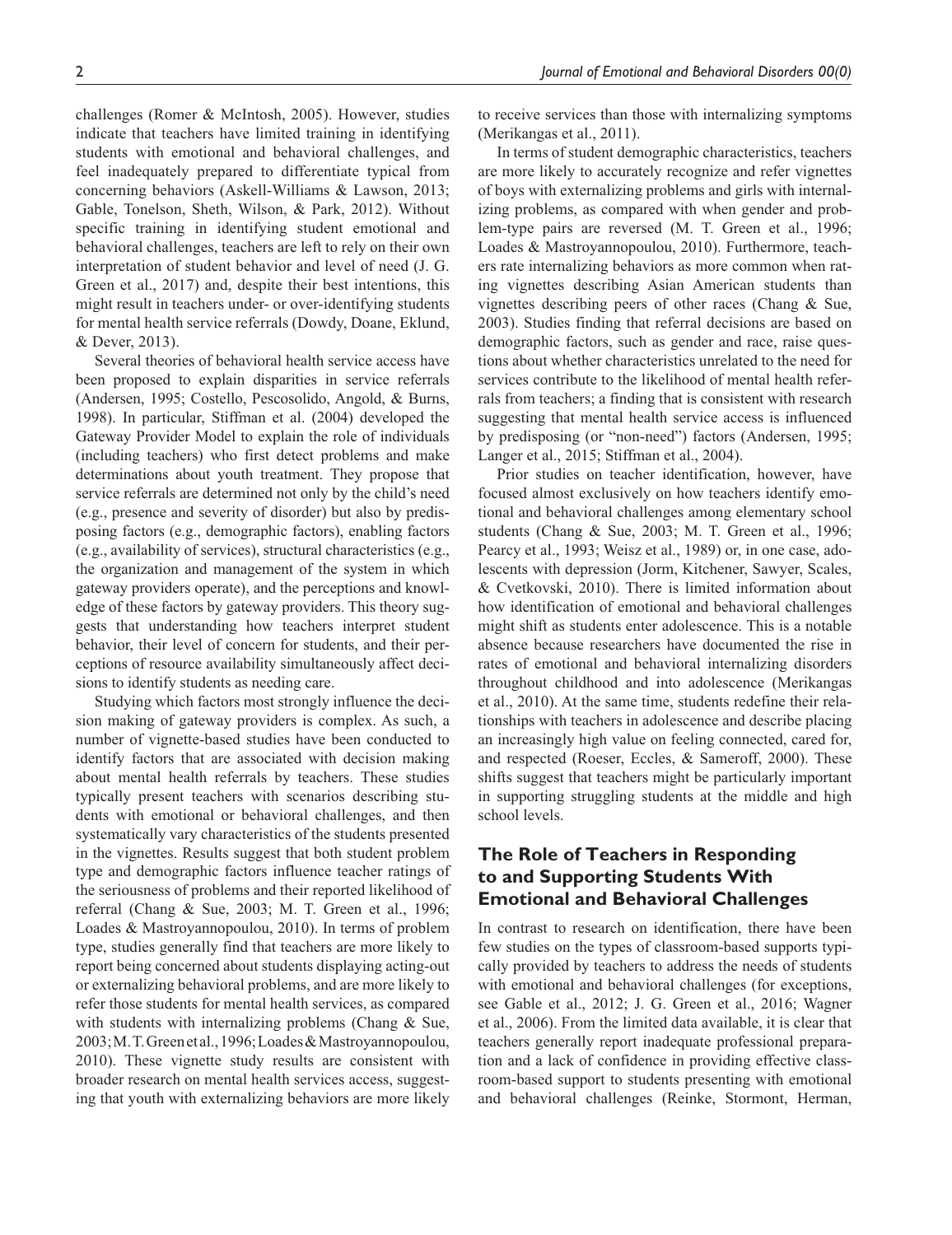Puri, & Goel, 2011; Snider, Busch, & Arrowood, 2003; Walter, Gouze, & Lim, 2006; Westling, 2010). The limited availability of relevant courses on behavior management (Allday, Neilsen-Gatti, & Hudson, 2013; Freeman, Simonsen, Briere, & MacSuga-Gage, 2014) and social and emotional problems (State, Kern, Starosta, & Mukherjee, 2011) in teacher preparation programs might partly explain limited confidence in these areas. Consequently, teachers report being unfamiliar with many of the most widely disseminated evidence-based interventions for children with emotional and behavioral challenges (Gable et al., 2012; Stormont, Reinke, & Herman, 2011).

In some studies, limited preparation to support students with emotional and behavioral challenges persists across grade levels. For example, Gable and associates (2012) found that teachers in elementary, middle, and high schools were equally likely to report that they felt unprepared to utilize the 20 evidence-based strategies measured in their study. Other studies, however, have found discrepancies in the extent of support provision available across school levels. A national study of supports and services for students classified as having emotional and behavioral disorders found that supports, while always limited, were more common at the elementary and middle school levels than at the high school level (Wagner et al., 2006).

Furthermore, discrepancies have been observed in teacher reports of supports for students with externalizing versus internalizing behaviors, with priority among general education teachers being given to targeting behavioral over emotional problems (Evans, Weiss, & Cullinan, 2012). For example, Evans and colleagues (2012) found in a sample of general education teachers that the majority had strategies for responding to externalizing student behaviors but not for addressing internalizing problems.

The limited and inconsistent use of evidence-based supports by classroom teachers cannot be explained by their lack of availability. Evidence-based classroom supports to address behavioral problems, in particular, are well documented (Hutchings, Martin-Forbes, Daley, & Williams, 2013; Reinke, Herman, & Stormont, 2013; Simonsen, Fairbanks, Briesch, Myers, & Sugai, 2008). Somewhat less is known about classroom-based supports specifically for anxiety and depression, although broad guidelines are available (Minahan & Rappaport, 2012; Reilly, 2015), and social emotional learning programs implemented by teachers have been shown to reduce internalizing problems (Durlak, Weissberg, Dymnicki, Taylor, & Schellinger, 2011). The question of how to disseminate and increase the adoption of evidence-based and best practices in schools and classrooms has also been discussed, but the actual implementation of empirically tested practices in classrooms continues to be a challenge (see, for example, Atkins et al., 2008; Atkins, Rusch, Mehta, & Lakind, 2016; Langley, Nadeem, Kataoka, Stein, & Jaycox, 2010; Rones & Hoagwood, 2000). As such,

data documenting how teachers respond to and support students with emotional and behavioral challenges are important for identifying typical or common practices in schools, and determining the potential gap between those practices and evidence-based interventions. Indeed, researchers in other areas of both education and child mental health service provision have found that documenting common practice is important for determining optimal methods and evaluating the outcomes of recommended interventions (Garland, Bickman, & Chorpita, 2010).

### **Current Study**

In the current study, we investigated teacher identification of and supports for students presenting with behavioral and emotional challenges. In particular, we explored whether the identification of student problems and teacher responses and supports for these problems varied according to the type (internalizing vs. externalizing) and magnitude (low severity vs. high severity) of the problems students face. As with previous similar studies (Chang & Sue, 2003; M. T. Green et al., 1996; Jorm et al., 2010; Loades & Mastroyannopoulou, 2010; Pearcy et al., 1993; Weisz et al., 1989), we used a vignette-based approach to collect data.

Depression was selected as the internalizing problem in the vignette because it has been used in other studies (e.g., Jorm et al., 2010) and is often overlooked by teachers (Kleftaras & Didaskalou, 2006). Furthermore, there is some evidence that Major Depressive Disorder is the most common disorder in childhood and adolescence aside from specific phobias that, depending on the phobia, might not manifest in the school setting (Kessler et al., 2012). For the externalizing problem, teachers were given a vignette describing a student with either attention-deficit/hyperactivity disorder (ADHD) or oppositional defiant disorder (ODD). Elementary school teachers received the ADHD vignette, whereas middle and high school teachers received the ODD vignette. ADHD and ODD are the most commonly diagnosed behavior disorders in childhood and adolescence (Kessler et al., 2012). Although the two disorders are distinct, they are highly interrelated, with some studies pointing to a common developmental history (Kessler et al., 2014; Olson et al., 2013).

Studies document that gender is closely related to the presentation of problems among children and adolescents, with internalizing problems tending to be more common among females and externalizing problems (including ADHD and ODD) tending to be more common among males (Kessler et al., 2012; Maughan, Rowe, Messer, Goodman, & Meltzer, 2004; Nolen-Hoeksema, 2001; Olson et al., 2013). In the current study, gender was linked to problem type, such that the vignette describing an internalizing problem included a female student and the two vignettes that described externalizing problems (ADHD for elementary school teachers and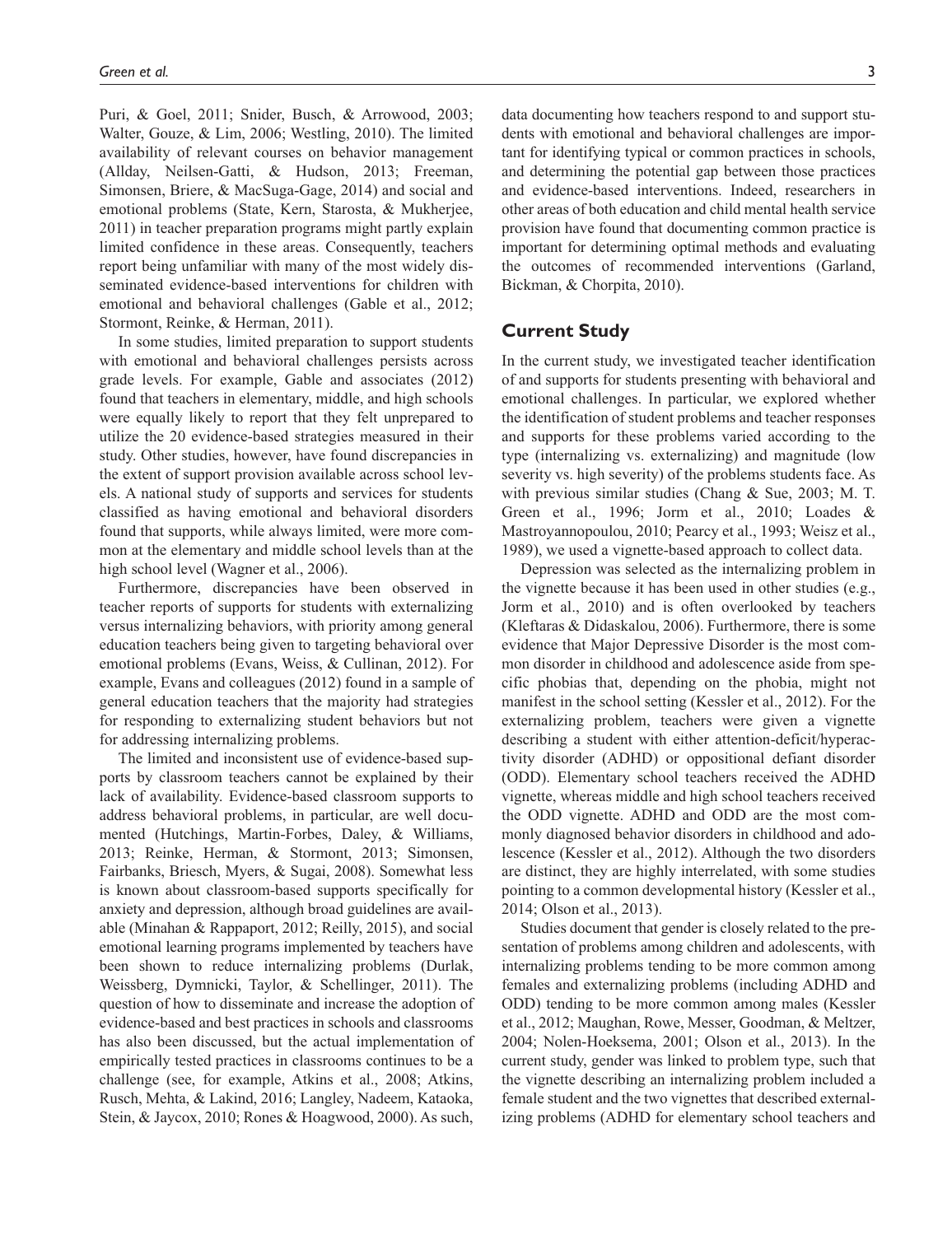ODD for middle/high school teachers) included male students.

Considering that teacher response and extent of support might vary across school levels, we compared responses from elementary, middle, and high school teachers. As noted above, there is limited research on typical responses and supports by middle and high school teachers who might serve in more complex support-provision roles because students rotate between classrooms and there tends to be reduced adult monitoring at these grade levels.

More specifically, we aimed to answer the following research questions:

**Research Question 1:** Do teacher ratings of concern for students vary according to the type (female internalizing vs. male externalizing) and severity (moderate vs. severe) of student problems, or the school level of teachers (elementary, middle, high)?

Based on prior research, we hypothesize that teachers will express greater concern about vignettes presenting male externalizing problems and severe problems. Prior research has not compared elementary with middle and high school teachers. However, we hypothesize that concern will increase with school level, as studies show that the severity of problems generally increases with age.

**Research Question 2:** Do teacher ratings of likelihood of response and supports provision vary according to the type (female internalizing vs. male externalizing) and severity (moderate vs. severe) of student problems, or the school level of teachers (elementary, middle, high)?

Based on prior research, we hypothesize that teachers will be more likely to provide supports for male externalizing problems, given greater training for teachers in responding to behavioral problems than internalizing problems. We hypothesize that increased supports will be provided to vignettes with greater severity. Furthermore, consistent with some prior research, we hypothesize that elementary teachers will report providing more supports than middle and high school teachers.

### **Method**

### *Participants*

As part of a district-wide effort to improve mental health supports for students, teachers in one Northeastern school district were invited to participate in a survey about identifying and supporting students with emotional and behavioral challenges. Teachers in Grades 3 to 12 were included in this study to mirror the inclusion of students in Grades 3 to 12 in a district self-report survey. One hundred

seventy-two teachers employed in the four schools in the district (two elementary, one middle, one high) participated in the study (a response rate of 93%). Teachers were predominantly female (76.3%) and distributed across the elementary (Grades 3–5; 44.8%), middle (Grades 6–8; 23.2%), and high school (grades 9–12; 32.0%) levels. To protect the confidentiality of individual teachers, further demographic data were not collected. However, based on state data, 99.6% of school staff identified as non-Latino White, and 95.4% were evaluated as proficient in their annual evaluation. Furthermore, state data indicated that 94.0% of students in the district identified as non-Latino White, 3.6% received free or reduced-price lunch, and 14.5% were classified as students with disabilities.

### *Procedure*

Data for the current study were collected as part of a partnership between district leaders and the university research team to identify possible improvements in student mental health service planning and delivery. At the time the partnership was initiated and data for the current study were collected, the district did not have a district-wide plan for emotional and behavioral supports in place. All teachers in the district were invited by a school administrator to take part in an anonymous survey about identification of and responses to student emotional and behavioral challenges. Several administrators used faculty meeting times for survey completion. Surveys were completed online in fall 2014, and were administered using Qualtrics survey software. All surveys were completed prior to staff engagement in professional development related to emotional and behavioral challenges. The Boston University Institutional Review Board approved secondary analysis of these anonymous data.

# *Measures*

*Teacher Mental Health Vignette Scale.* Vignettes used in the current study were adapted from vignettes developed by the Center for Multicultural Mental Health Research to study parent perceptions of child need for mental health services (Chavez et al., 2010). The development and construction of the original vignettes are described by Lapatin et al. (2012). As described above, we selected vignettes that focused on either an internalizing disorder (depression) or an externalizing disorder (ADHD and ODD).

In the summer of 2014, 19 middle and high school teachers from several Northeastern school districts (but not the district included in the current study) participated in focus groups and reviewed the vignettes. Focus group participants discussed the wording of vignettes and suggested modifications to improve the vignettes for use by teachers. For example, focus group participants suggested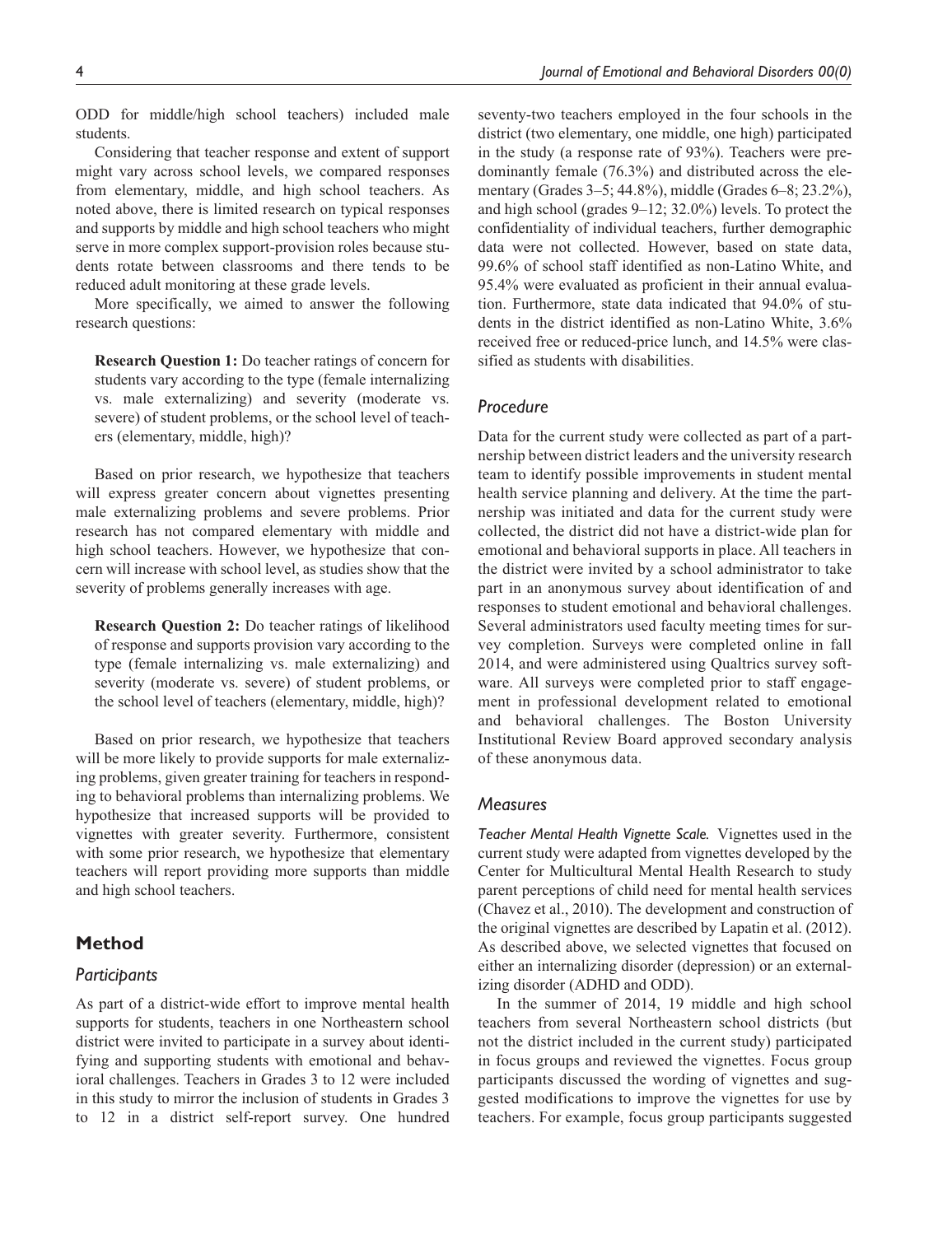focusing on information that would be observable in a classroom setting, removing information about family and home life, and adding information about academic performance.

Final vignettes were 100 to 130 words in length with symptom descriptions based on *Diagnostic and Statistical Manual of Mental Disorders* (4th ed.; *DSM-IV*; American Psychiatric Association, 1994) criteria (examples of vignettes are included in the appendix). We used scenarios that depicted "moderate" disorders, and then modified those scenarios to include information to identify the disorders as "severe." For example, in the case of the student with depression, in the "moderate" version of the vignette the student seems moody, puts her head down on her desk, has lost interests in activities she used to enjoy, and has trouble concentrating in class. In the "severe" version, the student has additionally missed school, and the teacher overheard her saying "I'm totally worthless."

We employed a  $2 \times 2$  design (four vignettes) to vary the nature (internalizing, externalizing) and severity (moderate, high) of student problems. Each teacher was asked to respond to two vignettes (one female internalizing, one male externalizing), and was randomized to respond to either a moderate or severe version of each vignette. The order in which vignettes were presented was randomized. All teachers responded to the depression vignette (in which the student was female). In response to a request from the district, elementary school teachers responded to the ADHD vignette (male), while middle and high school teachers responded to the ODD vignette (male). As in one condition of the prior study (Chavez et al., 2010), we used common English names: Anna and David. Race and ethnicity were not included in the vignettes. Teachers were asked to imagine that the student in the vignette was "a student in your class" to make age and grade level of students relevant to individual respondents.

*Ratings of concern.* To determine the extent to which teachers would identify problems described in vignettes as concerning, teachers were asked to rate each vignette on the extent to which they would be worried about the child (Anna or David) and the seriousness of the problem. Worry was assessed by asking teachers, "Using a score of 1 to 10, where 1 is not at all worried and 10 is very worried, how worried would you be about [Anna]?" Seriousness was assessed by asking teachers, "Using a score of 1 to 10, where 1 is not at all serious and 10 is very serious, how serious would you rate [Anna's] behavior?" We additionally asked teachers to rate the typicality of the behavior described in the vignette among their students: "Using a score of 1 to 10, where 1 is very rare and 10 is very common, how common is [Anna's] behavior compared to other students you teach?" Similar ratings were used by Chavez and colleagues (2010).

*Ratings of teacher response.* Following the presentation of each vignette, teachers were asked to indicate their likelihood of providing each in a series of responses to the student. This list of responses was initially developed in the course of interviews with 29 middle and high school teachers from across the United States (more details are available at J. G. Green et al., 2017). None of the teachers interviewed were employed by the school district participating in the current university-school partnership. In these interviews, teachers were asked to describe the "first steps" that they would take to respond to students who are having emotional or adjustment problems. Answers to this question were coded for themes by members of the research team who read through each response and created high-order categories. The list of themes was later presented as part of the same focus groups with 19 teachers in the Northeast described above. Teachers in focus groups provided feedback on the content and wording of responses. Focus group participants were also asked whether there were additional responses they provided to students that were not included on the list. We engaged in an iterative process in which these responses were added and discussed in subsequent focus groups. Finally, we reviewed the literature on student supports to identify supports that had not been previously mentioned by teachers (e.g., Bergin, 2014; Cappella et al., 2012; Cheney, Schlösser, Nash, & Glover, 2014; Epstein, Atkins, Cullinan, Kutash, & Weaver, 2008; Minahan & Schultz, 2014; Miranda, Jarque, & Tárraga, 2006; Schonfeld et al., 2014; Simonsen et al., 2008). In total, our final survey included 23 items, and teachers were asked to rate (on a 4-point Likert-type scale) the likelihood that they would provide each response to each of the two students described in the vignettes.

*Validity of vignettes.* Clinical and research experts in child or adolescent mental health and school-based service provision were identified through a review of the literature and through personal contacts. Fourteen experts responded to a request to rate the vignettes and were included in the current study. All experts had recent experience providing direct services to children and adolescents. They had an average of 14.6 years of experience  $(SD = 8.6)$  in practice or research settings focused on children and adolescents, and reported that they currently spent an average of 29.7 hours a week  $(SD = 13.5)$  in this work. On a scale of 1 to 10 (where 1 was *not at all realistic* and 10 was *very realistic*), experts gave the vignettes an average rating of 8.7 (*SD* = 1.3). Experts used the *Children's Global Assessment Scale* (C-GAS; Shaffer et al., 1983) to rate the impairment experienced by students in vignettes (on a scale of 0–100, with lower scores indicating greater impairment). Each expert completed two to four vignette ratings, providing a total of 34 vignette ratings. There were no significant differences between C-GAS ratings of internalizing (*M* = 51.5,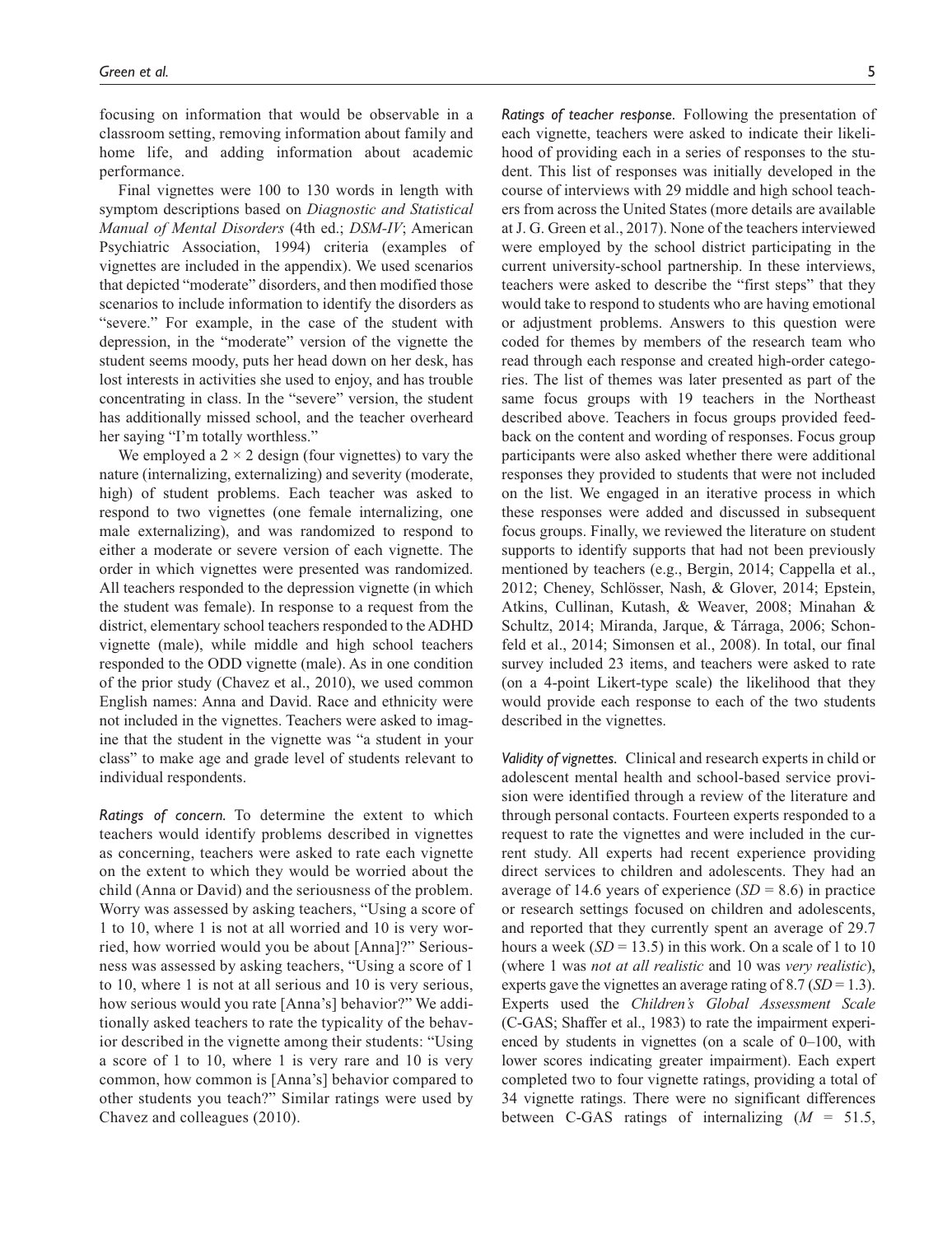$SD = 10.4$ ) and externalizing ( $M = 53.8$ ,  $SD = 9.0$ ) vignettes,  $t(32) = -0.72$ ,  $p = .48$ . Experts rated moderate vignettes as significantly less impaired ( $M = 56.8$ ,  $SD = 8.6$ ) than severe vignettes  $(M = 47.9, SD = 8.4), t(30) = 3.04, p < .01.$ 

### *Analytic Strategy*

Teacher ratings of their level of concern, problem seriousness, and the typicality of problems were entered into a series of MANOVA to compare those ratings as a function of vignette severity, problem type, and school level, and the interaction of those variables. Next, we estimated models to examine the association of vignette type with teachers' ratings using the PROC MIXED function of SAS 9.4 (SAS Institute Inc., 2013). The PROC MIXED function allowed us to estimate mixed-effects models accounting for the nested structure of data within individual teacher raters. The first model examined teacher ratings of their level of concern, problem seriousness, and the typicality of problems by vignette severity, problem type, and school level. A second model tested the interaction effects among independent variables.

Second, to identify patterns of likely supports provided by teachers, we entered the list of 23 teacher responses into an exploratory factor analysis (EFA) using maximum-likelihood extraction with Promax rotation in the statistical package IBM SPSS version 24 (SPSS, 2016). Categories derived from the EFA were entered into a MANOVA to compare responses and supports as a function of vignette severity, problem type, and school level, and the interaction of those variables. Finally, as described above, a linear mixed-effects model was estimated to examine teacher ratings of responses by vignette severity, disorder type, and school level. A second model tested interaction effects among independent variables.

### **Results**

### *Teacher Ratings of Concern for Students*

Mean ratings of concern for students are reported in Table 1 and indicated significant differences by vignette problem type, vignette severity, and teacher school level. Results of a linear mixed-effects model indicated that vignettes designed to be severe and those describing female internalizing problems were rated as more worrisome, serious, and less common than vignettes designed to be moderate and those describing male externalizing problems. There was also a main effect for school level, such that middle school teachers indicated that problems described in the vignettes were more worrisome and serious but less common than elementary school teachers. High school teachers also indicated that problems were less common than did elementary school teachers. Results are presented in Table 2.

There were several significant interactions, which are presented in Figure 1: First, middle school teachers rated male externalizing (but not female internalizing) problems as more worrisome and serious than elementary school teachers (see Figures 1a and 1c). Second, middle and high school teachers rated male externalizing (but not female internalizing) vignettes as less common than elementary school teachers (see Figure 1e). Third, high school teachers rated high severity problems as more common than moderate severity problems, while elementary and middle school teachers rated moderate severity problems as more common (not shown). Finally, there was a significant interaction between severity and problem type, such that moderate female internalizing problems were rated as more worrisome, serious, and less common than moderate male externalizing problems (see Figures 1b, 1d, and 1f).

# *Teacher Ratings of Responses and Supports for Students*

Initial exploration of the responses and supports data suggested a possible six-factor structure (eigenvalues = 5.8, 2.2, 1.9, 1.5, 1.2, 1.1). However, two of the items did not load above .30 on any factor, and were therefore eliminated from further analysis. A third item was also eliminated because it was the only item to load onto its corresponding factor. The EFA with the remaining 20 items resulted in a relatively clearly interpretable five-factor solution representing specialized supports (e.g., perform or request a functional behavioral assessment, teach relaxation/breathing strategies), classroom-based emotional/behavioral supports (e.g., give a role/task in the class, provide more positive reinforcement), reduced expectations for classroom work (e.g., reduce required work, reduce grading standards), academic supports (e.g., provide organizational strategies), and referrals (e.g., suggest that the student see a counselor, social worker, or psychologist). Final items and factor analysis results are presented in Table 3. Three of the subscales had good internal consistency reliability (Specialized Supports  $\alpha = .77$ ; Classroom-Based Emotional/ Behavioral Supports  $\alpha = .72$ ; Academic Supports  $\alpha = .87$ ; Nunnally, 1978). Two of the subscales had lower Cronbach's alphas (Reduced Expectations  $\alpha$  = .66; Referrals  $\alpha$  = .67). We calculated a subscale score for each factor by taking the mean of item responses (subscale scores range  $= 1-4$ ). Subscale scores are presented in Table 3, and indicated that teachers were most likely to endorse providing academic supports ( $M = 3.27$ ,  $SD = 0.75$ ) and least likely to endorse reducing expectations ( $M = 2.30$ ,  $SD = 0.55$ ).

Mean ratings of the five response and support subscales are reported in Table 4, and demonstrated significant differences by school level and problem type. Results of linear mixed-effects models indicate that teachers at the elementary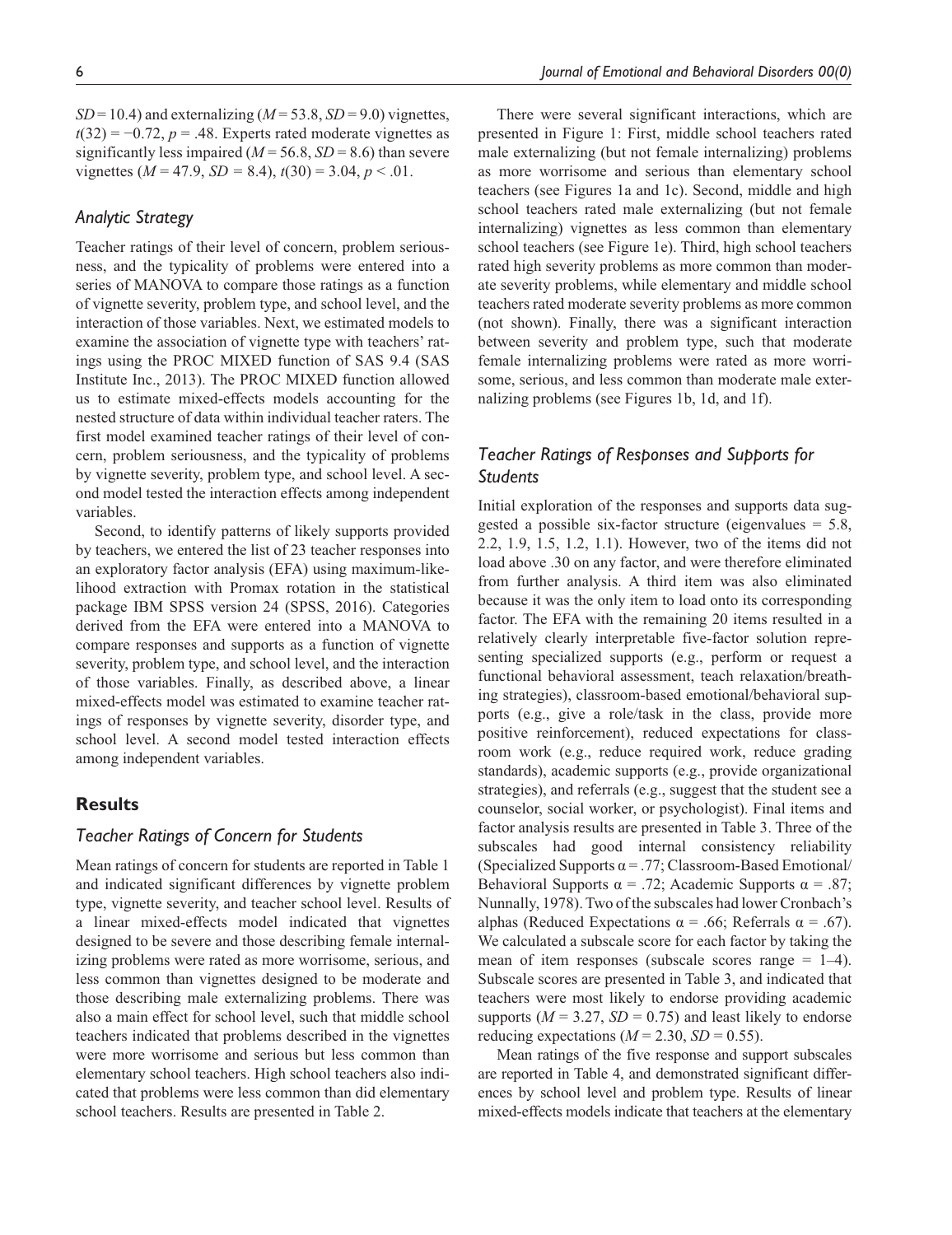|                                                  | Worried                   | Serious                  | Common                    |  |
|--------------------------------------------------|---------------------------|--------------------------|---------------------------|--|
| Vignette                                         | M(SD)                     | M(SD)                    | M(SD)                     |  |
| Elementary                                       |                           |                          |                           |  |
| Internalizing moderate ( $n = 40$ )              | 7.8(1.8)                  | 8.3(1.6)                 | 4.1 $(2.1)$               |  |
| Internalizing severe $(n = 40)$                  | 8.1(1.3)                  | 8.3(1.3)                 | 3.3(1.5)                  |  |
| Externalizing moderate $(n = 41)$                | 6.1(1.8)                  | 5.8(1.7)                 | 7.9(2.0)                  |  |
| Externalizing severe $(n = 40)$                  | 7.9(1.5)                  | 8.1(1.4)                 | 6.9(1.8)                  |  |
| Middle                                           |                           |                          |                           |  |
| Internalizing moderate ( $n = 20$ )              | 7.9(1.8)                  | 8.1(1.2)                 | 4.0(2.1)                  |  |
| Internalizing severe ( $n = 20$ )                | 8.4(1.4)                  | 8.5(1.2)                 | 4.0(2.2)                  |  |
| Externalizing moderate ( $n = 20$ )              | $8.0$ (1.1)               | 7.6(1.0)                 | 5.3(2.2)                  |  |
| Externalizing severe ( $n = 20$ )                | 8.4(1.4)                  | 8.4(1.6)                 | 3.6(1.9)                  |  |
| High                                             |                           |                          |                           |  |
| Internalizing moderate $(n = 26)$                | 7.7(1.2)                  | 8.1(1.4)                 | 3.7(1.9)                  |  |
| Internalizing severe $(n = 28)$                  | 8.3(1.3)                  | 8.4(1.3)                 | 4.6(2.4)                  |  |
| Externalizing moderate ( $n = 27$ )              | 6.8 $(1.7)$               | 6.8 $(1.7)$              | 4.3(1.9)                  |  |
| Externalizing severe ( $n = 27$ )                | 7.7(1.8)                  | 7.9(1.5)                 | 3.7(1.8)                  |  |
| School level                                     |                           |                          |                           |  |
| Elementary ( <i>n</i> observation = $ 21\rangle$ | 7.5 $(1.8)$ <sup>*a</sup> | 7.6(1.8)                 | 5.5 $(2.7)$ <sup>*b</sup> |  |
| Middle ( <i>n</i> observation = 80)              | 8.1(1.2)                  | 8.2(1.3)                 | 4.2(2.2)                  |  |
| High ( <i>n</i> observation = $108$ )            | 7.7(1.5)                  | 7.8(1.7)                 | 4.1 $(2.0)$               |  |
| Internalizing ( $n$ observation = 171)           | 8.0 $(1.4)$ <sup>*</sup>  | 8.3 $(1.4)$ <sup>*</sup> | 3.9(2.0)                  |  |
| Externalizing ( <i>n</i> observation = $172$ )   | 7.4(1.7)                  | 7.3(1.8)                 | 5.7 $(2.5)*$              |  |
| Moderate ( <i>n</i> observation = $169$ )        | 7.3(1.7)                  | 7.3(1.8)                 | 5.1 $(2.6)$ *             |  |
| Severe ( <i>n</i> observation = $174$ )          | 8.1 $(1.4)^*$             | 8.2 $(1.4)^*$            | 4.5(2.3)                  |  |

**Table 1.** Teacher Ratings of Their Level of Concern, Problem Seriousness, and the Typicality of Problems by Vignette Severity, Disorder Type, and School Level.

<sup>a</sup>Elementary < middle. <sup>b</sup>Elementary > middle and high.

 $*_{p}$  < .05.

school level had higher ratings on all response and support subscales than teachers of older students, with the exception of referrals, which were rated as more likely by high school teachers than elementary teachers. Furthermore, when presented with a severe vignette, teachers were more likely to indicate that they would reduce expectations than for moderate vignettes. Finally, teachers responding to male externalizing vignettes indicated that they would provide more classroom-based emotional/behavioral supports and academic supports, but teachers responding to female internalizing vignettes were more likely to indicate that they would reduce expectations and provide referrals. Results are presented in Table 5.

There were several significant interaction terms which are shown in Figure 2: First, high school teachers indicated that they would provide fewer specialized supports and classroom-based emotional/behavioral supports than elementary school teachers, but this difference was particularly marked when responding to high severity vignettes (see Figures 2a and 2b). Second, there was a series of significant interactions between school level and problem type, such that elementary school teachers were more likely than middle/high school teachers to indicate that they would

provide male externalizing vignettes with classroom-based emotional/behavioral supports, reduced expectations, and academic supports (see Figures 2c, 2d, and 2e). However, middle and high school teachers were significantly more likely than elementary school teachers to indicate providing referrals for male externalizing vignettes (see Figure 2f).

### *Sensitivity Analyses*

To address the possibility that results were due to differences in the type of externalizing vignette provided to elementary school teachers (ADHD) as compared with middle and high school teachers (ODD), we conducted a series of sensitivity analyses. We took the subset of data that included middle and high school teachers only and replicated the main effects models described above. As in the full dataset, there were significant main effects for severity and problem type, indicating that teachers were more likely to rate severe and female internalizing problem vignettes as worrisome and serious than moderate and male externalizing problem vignettes. The coefficients for typicality of behavior, however, became nonsignificant. In models estimating teacher response and support subscales, results for the middle/high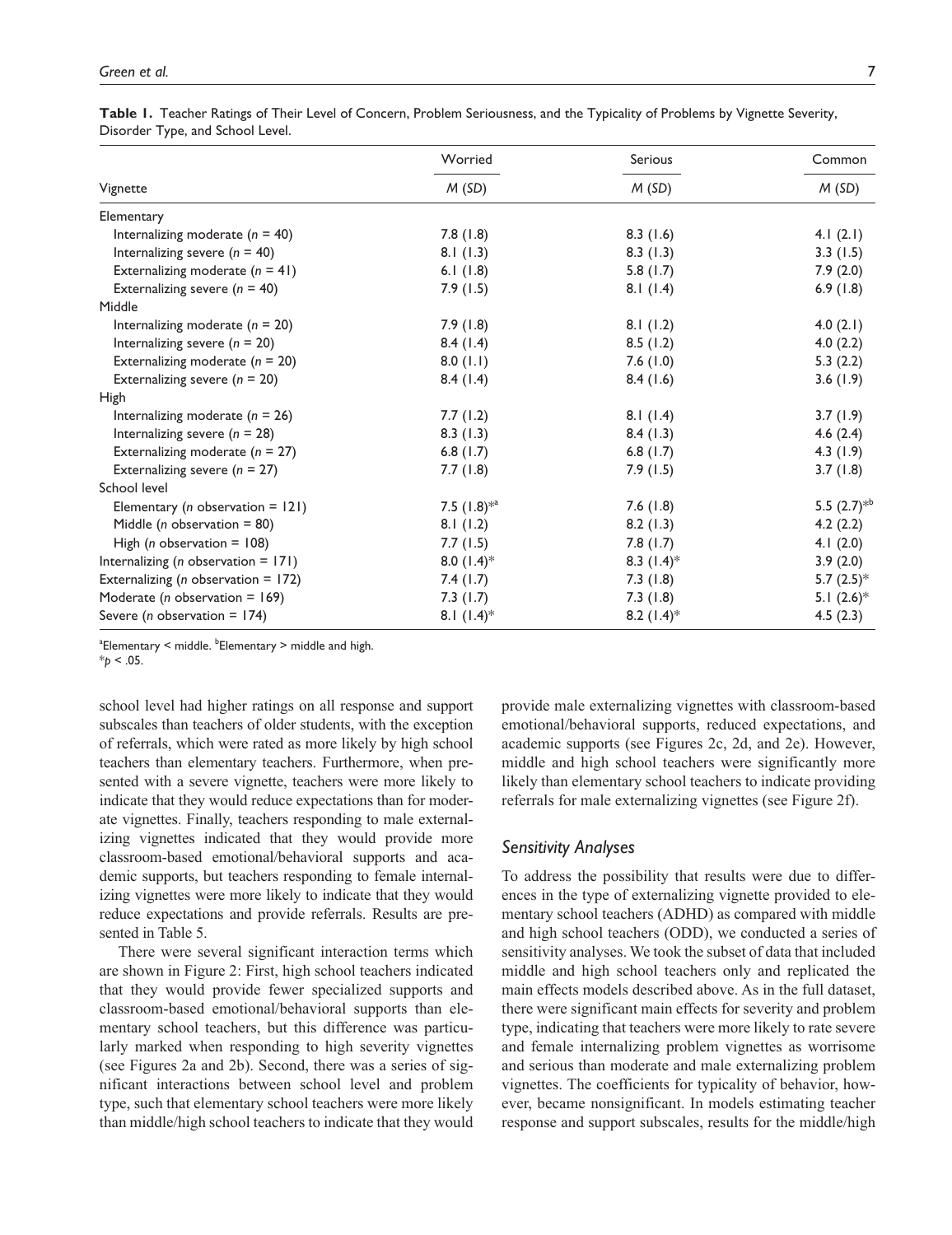|                               | Worried |           |          | Serious |           |          | Common  |           |           |
|-------------------------------|---------|-----------|----------|---------|-----------|----------|---------|-----------|-----------|
| Vignette                      | В       | <b>SE</b> | t        | B       | <b>SE</b> | t        | В       | <b>SE</b> | t         |
| Model I-Main effects model    |         |           |          |         |           |          |         |           |           |
| Intercept                     | 6.77    | 0.17      | 38.94*   | 6.72    | 0.17      | 38.84*   | 6.69    | 0.25      | 26.95*    |
| Middle school                 | 0.67    | 0.25      | $2.71*$  | 0.52    | 0.25      | $2.12*$  | $-1.36$ | 0.33      | $-4.13*$  |
| High school                   | 0.18    | 0.23      | 0.80     | 0.09    | 0.23      | 0.38     | $-1.44$ | 0.31      | $-4.71*$  |
| Severity (high)               | 0.80    | 0.15      | $5.20*$  | 0.89    | 0.15      | $5.79*$  | $-0.56$ | 0.24      | $-2.38*$  |
| Internalizing                 | 0.60    | 0.13      | $4.73*$  | 0.92    | 0.13      | $7.17*$  | $-1.74$ | 0.21      | $-8.16*$  |
| Model 2-Interaction model     |         |           |          |         |           |          |         |           |           |
| Intercept                     | 6.33    | 0.21      | 29.75*   | 6.09    | 0.21      | 29.36*   | 8.02    | 0.28      | 28.53*    |
| Middle school <sup>a</sup>    | 1.40    | 0.35      | $4.00*$  | 1.25    | 0.34      | $3.66*$  | $-3.06$ | 0.46      | $-6.62*$  |
| High school <sup>a</sup>      | 0.50    | 0.32      | 1.56     | 0.52    | 0.31      | 1.66     | $-3.93$ | 0.43      | $-9.21*$  |
| Severity (high) <sup>b</sup>  | 1.33    | 0.26      | $5.11*$  | 1.76    | 0.25      | $6.92*$  | $-1.32$ | 0.34      | $-3.82*$  |
| Internalizing <sup>c</sup>    | 1.28    | 0.23      | $5.52*$  | 1.97    | 0.22      | $8.78*$  | $-4.05$ | 0.30      | $-13.30*$ |
| Middle School × High Severity | $-0.44$ | 0.39      | $-1.15$  | $-0.44$ | 0.38      | $-1.18$  | 0.19    | 0.51      | 0.36      |
| High School × High Severity   | $-0.32$ | 0.35      | $-0.91$  | $-0.36$ | 0.34      | $-1.04$  | 1.09    | 0.46      | $2.36*$   |
| Middle School × Internalizing | $-1.01$ | 0.31      | $-3.24*$ | $-1.01$ | 0.30      | $-3.33*$ | 3.21    | 0.41      | $7.82*$   |
| High School × Internalizing   | $-0.31$ | 0.29      | $-1.07$  | $-0.50$ | 0.28      | $-1.77$  | 3.85    | 0.38      | $10.15*$  |
| High Severity × Internalizing | $-0.68$ | 0.29      | $-2.34*$ | $-1.32$ | 0.28      | $-4.71*$ | 0.78    | 0.38      | $2.06*$   |

**Table 2.** Associations of Teacher Ratings of Their Level of Concern, Problem Seriousness, and the Typicality of Problems With Vignette Severity, Disorder Type, and School Level.

<sup>a</sup>Elementary is the reference group. <sup>b</sup>Moderate severity is the reference group. <sup>c</sup>Externalizing is the reference group.  $*_{p}$  < .05.

subsample differed somewhat from results for the full sample. Here, severity became a nonsignificant predictor of reduced expectations. Female internalizing problems remained significantly negatively associated with classroom-based emotional/behavioral supports, and positively associated with reduced expectations and referrals. However, male externalizing problems were previously associated with increased likelihood of academic supports in the full sample, but female internalizing problems were associated with increased likelihood of academic supports in the middle/high school only sample. Full results are available from the first author on request.

# **Discussion**

Most studies of teacher identification of student emotional and behavioral challenges have focused on identification by elementary school teachers (Chang & Sue, 2003; M. T. Green et al., 1996; Pearcy et al., 1993; Weisz et al., 1989). By examining patterns in teacher identification across three school levels, this study is able to identify developmental differences that might inform understanding of the relatively low rates of mental health service use among children and adolescents (Merikangas et al., 2011). Results indicate that ratings of concern and support provision by teachers vary across school levels, as well as for students as a function of their gender/problem type and the severity of their problems. These results highlight critical areas to address in

teacher preparation and training designed to detect and support students with emotional and behavioral challenges.

# *Teacher Concern for Students*

Teachers in the current sample reported a high degree of concern for students across all vignettes. In particular, however, they reported more concern for females with internalizing problems than for males with externalizing problems. This finding diverges from some prior research (Chang & Sue, 2003; M. T. Green et al., 1996; Loades & Mastroyannopoulou, 2010) that found that teachers reported greater concern for males with externalizing than for females with internalizing problems. One reason for the discrepancy may be that prior studies used vignettes with acting-out or aggressive behaviors (consistent with the ODD vignette provided to middle and high school teachers), whereas elementary teachers in the current study responded to a vignette describing ADHD, which they might consider more common and less concerning than ODD. In fact, when we look at results among middle school teachers, we see the more familiar pattern of rating male externalizing problems as more serious and worrisome than female internalizing problems. The decline in concern for male students with externalizing problems by high school teachers is a new finding, as we are aware of no prior studies examining ratings of externalizing problem vignettes by high school teachers. In combination, these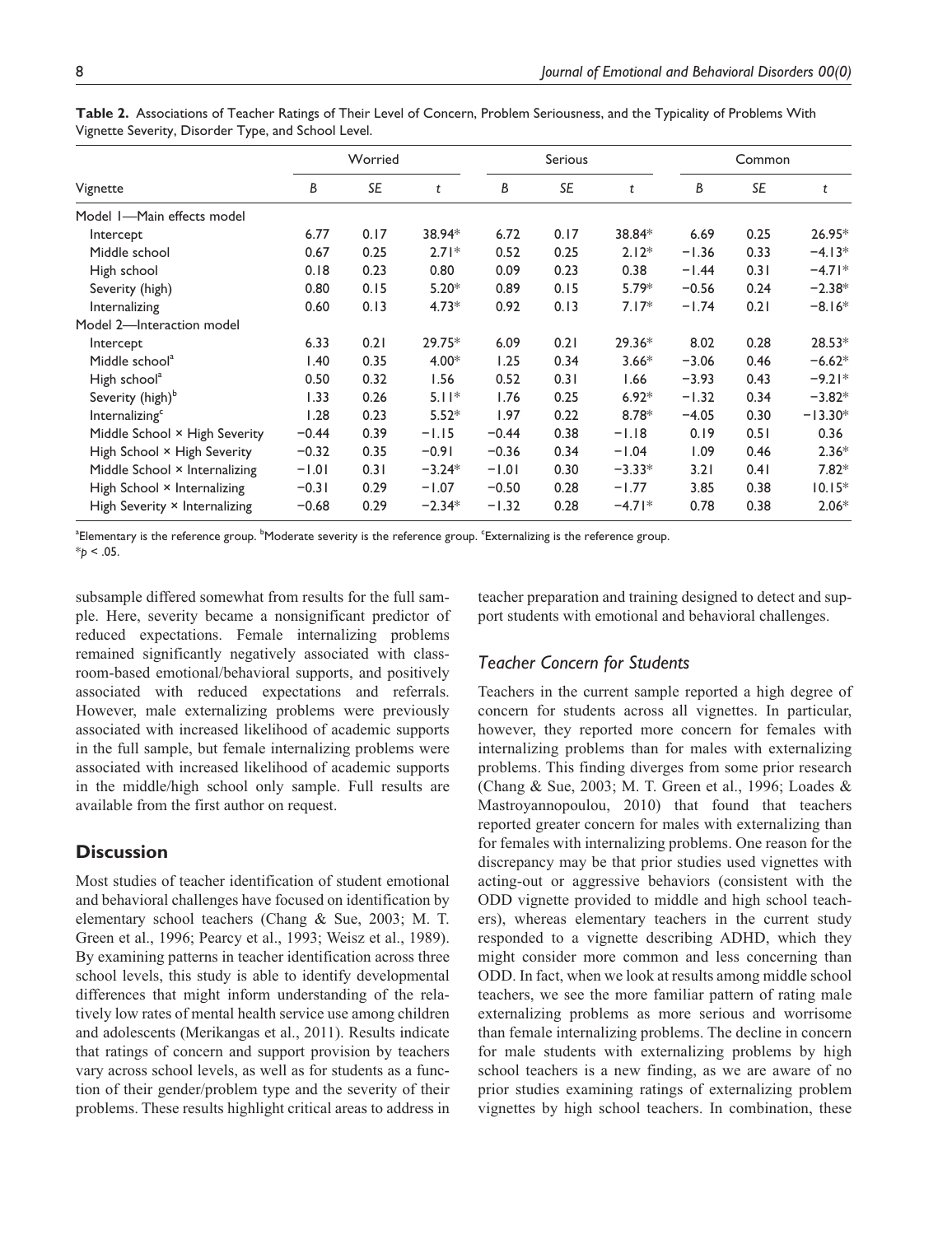

**Figure 1.** Interaction terms for teacher ratings of concern for students and typicality of behaviors (scale range = 1–10).

results raise the possibility that behavioral expectations change with age, adding more nuanced information to prior studies that have generally found that elementary school teachers are more likely to identify students with externalizing than internalizing problems as needing mental health services and supports (Chang & Sue, 2003; M. T. Green et al., 1996; Loades & Mastroyannopoulou, 2010). It might be that teacher identification strategies are specific to certain types of externalizing problems (i.e., acting out) and student age (i.e., younger students).

A second, encouraging, finding is that severe problems were generally rated as more concerning than moderate problems. Results indicated, however, that this difference was particularly pronounced for ratings of male externalizing problems, where teachers rated moderate male externalizing problems as significantly less severe than moderate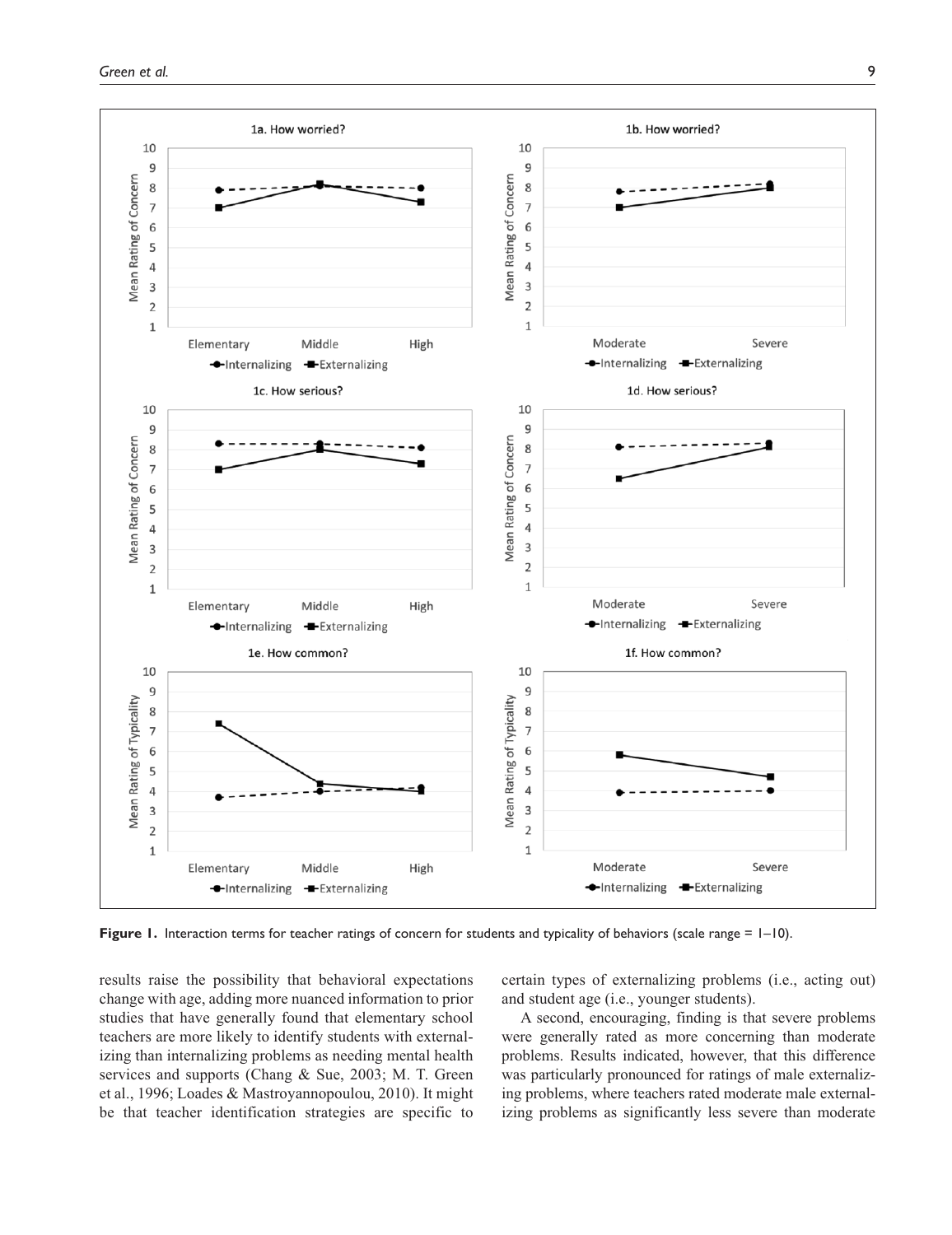| How likely would you be to do each of the<br>following for David/Anna?                         | Specialized<br>supports | Classroom-based<br>emotional/behavioral<br>supports | Reduced<br>expectations | Academic<br>supports | <b>Referrals</b> |
|------------------------------------------------------------------------------------------------|-------------------------|-----------------------------------------------------|-------------------------|----------------------|------------------|
| Ask a colleague to come in and observe                                                         | .732                    |                                                     |                         |                      |                  |
| Perform or request a functional behavioral<br>assessment                                       | .721                    |                                                     |                         |                      |                  |
| Take data or document the behavior                                                             | .578                    |                                                     |                         |                      |                  |
| Teach relaxation/breathing strategies                                                          | .550                    |                                                     |                         |                      |                  |
| Meet with both David/Anna and parents to<br>discuss what is going on                           | .533                    |                                                     |                         |                      |                  |
| Have a conversation with David/Anna to learn<br>more about what is going on                    |                         | .686                                                |                         |                      |                  |
| Provide more positive reinforcement                                                            |                         | .639                                                |                         |                      |                  |
| Ask David/Anna to take a break (e.g., go for a<br>walk, go to library)                         |                         | .539                                                |                         |                      |                  |
| Give David/Anna a role/task in the class (e.g.,<br>help pass out papers)                       |                         | .474                                                |                         |                      |                  |
| Discuss with David/Anna the long-term<br>consequences of behavior                              |                         | .396                                                |                         |                      |                  |
| Design a system of rewards and consequences<br>for David/Anna                                  |                         | .314                                                |                         |                      |                  |
| Reduce the required work for David/Anna<br>(e.g., less writing, fewer problems to<br>complete) |                         |                                                     | .772                    |                      |                  |
| Reduce grading standards                                                                       |                         |                                                     | .604                    |                      |                  |
| Let David/Anna just sit and not participate                                                    |                         |                                                     | .578                    |                      |                  |
| Ignore minor behaviors that do not seem to<br>disrupt the class                                |                         |                                                     | .410                    |                      |                  |
| Offer extended time on tests or assignments                                                    |                         |                                                     | .376                    |                      |                  |
| Provide David/Anna with organizational<br>strategies                                           |                         |                                                     |                         | .957                 |                  |
| Break long-term assignments into smaller<br>chunks                                             |                         |                                                     |                         | .819                 |                  |
| Suggest to David/Anna that they see a<br>counselor, social worker, or psychologist             |                         |                                                     |                         |                      | .879             |
| Suggest to David/Anna that they see the nurse                                                  |                         |                                                     |                         |                      | .653             |
| % variance                                                                                     | 25.39                   | 9.60                                                | 8.36                    | 6.40                 | 4.93             |
| M(SD)                                                                                          | 2.82(0.68)              | 3.16(0.50)                                          | 2.30(0.55)              | 3.27(0.75)           | 2.43 (0.87)      |

**Table 3.** Factor Loadings and Percentages of Variance for Maximum-Likelihood Exploratory Factor Analysis With Promax Rotation for Teacher Responses.

*Note.* Factor loadings <.3 are suppressed.

female internalizing problems. This pattern of results suggests that teachers might not have effectively distinguished between moderate and severe internalizing problems in the current study, perhaps because of being unfamiliar with identifying depression. Alternatively, this result could be interpreted as teachers not being sufficiently concerned about moderate male externalizing problems. Given that previous studies have found a strong association of externalizing problems with poor educational outcomes (Breslau, Miller, Chung, & Schweitzer, 2011; McLeod, Uemura, & Rohrman, 2012; Porche, Costello, & Rosen-Reynoso, 2016), the finding here that moderate male externalizing problems are rated as less severe than moderate female internalizing problems might be an indication that teachers are more likely to interpret male externalizing symptoms as signs of "troubling" rather than "troubled" behavior that should be interpreted as concerning (Rosenblatt et al., 1998).

### *Teacher Responses and Supports*

Turning to teacher ratings of responses and supports, results suggest that the supports that teachers report they are likely to provide also differ by school level and problem type. In general, and consistent with our hypothesis and prior research (Wagner et al., 2006), middle and high school teachers reported that they were less likely to provide supports than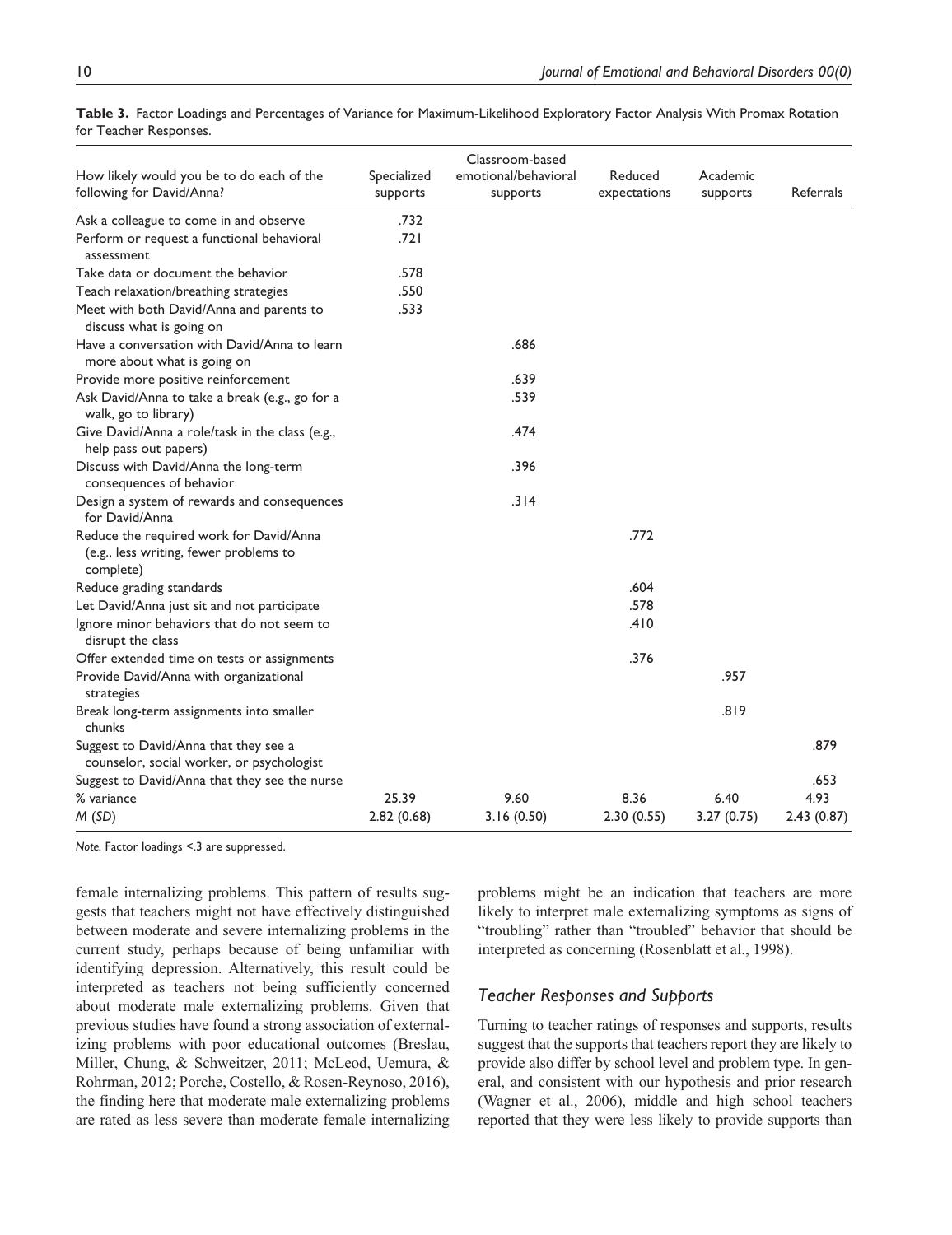**Table 4.** Teacher Ratings of Responses by Vignette Severity, Disorder Type, and School Level.

| Factor 2                                    |                                     |                                                     |                                     |                                  |                                |  |  |  |
|---------------------------------------------|-------------------------------------|-----------------------------------------------------|-------------------------------------|----------------------------------|--------------------------------|--|--|--|
|                                             | Factor I<br>Specialized<br>supports | Classroom-based<br>emotional/behavioral<br>supports | Factor 3<br>Reduced<br>expectations | Factor 4<br>Academic<br>supports | Factor 5<br>Referrals<br>M(SD) |  |  |  |
| Vignette                                    | M(SD)                               | M(SD)                                               | M(SD)                               | M(SD)                            |                                |  |  |  |
| Elementary                                  |                                     |                                                     |                                     |                                  |                                |  |  |  |
| Internalizing moderate ( $n = 40$ )         | 3.2(0.4)                            | 3.2(0.4)                                            | 2.4(0.5)                            | 3.2(0.8)                         | 2.7(0.9)                       |  |  |  |
| Internalizing severe $(n = 40)$             | 3.1(0.6)                            | 3.2(0.4)                                            | 2.4(0.5)                            | 3.3(0.7)                         | 2.6(0.8)                       |  |  |  |
| Externalizing moderate ( $n = 40$ )         | 3.0(0.6)                            | 3.5(0.5)                                            | 2.2(0.5)                            | 3.8(0.5)                         | 1.5(0.6)                       |  |  |  |
| Externalizing severe $(n = 40)$             | 3.3(0.5)                            | 3.7(0.4)                                            | 2.5(0.5)                            | 3.8(0.4)                         | 2.0(0.8)                       |  |  |  |
| Middle                                      |                                     |                                                     |                                     |                                  |                                |  |  |  |
| Internalizing moderate $(n = 19)$           | 2.7(0.6)                            | 3.0(0.5)                                            | 2.6(0.6)                            | 3.2(0.7)                         | 2.5(0.6)                       |  |  |  |
| Internalizing severe $(n = 20)$             | 2.9(0.6)                            | 3.0(0.5)                                            | 2.6(0.5)                            | 3.2(0.6)                         | 2.7(0.8)                       |  |  |  |
| Externalizing moderate $(n = 19)$           | 2.9(0.5)                            | 3.2(0.5)                                            | 2.1(0.7)                            | 3.2(0.8)                         | 2.2(0.8)                       |  |  |  |
| Externalizing severe $(n = 19)$             | 2.7(0.6)                            | 3.1(0.4)                                            | 2.4(0.4)                            | 2.8(0.8)                         | 2.3(0.8)                       |  |  |  |
| High                                        |                                     |                                                     |                                     |                                  |                                |  |  |  |
| Internalizing moderate ( $n = 25$ )         | 2.5(0.7)                            | 3.0(0.6)                                            | 2.1(0.6)                            | 3.1(0.8)                         | 3.1(0.7)                       |  |  |  |
| Internalizing severe $(n = 28)$             | 2.1(0.6)                            | 2.7(0.4)                                            | 2.3(0.5)                            | 3.0(0.5)                         | 2.9(0.7)                       |  |  |  |
| Externalizing moderate ( $n = 26$ )         | 2.5(0.7)                            | 3.0(0.5)                                            | 2.0(0.6)                            | 3.0(0.8)                         | 2.8(0.6)                       |  |  |  |
| Externalizing severe ( $n = 27$ )           | 2.2(0.5)                            | 2.8(0.4)                                            | 2.0(0.6)                            | 2.8(0.8)                         | 2.5(0.8)                       |  |  |  |
| School level                                |                                     |                                                     |                                     |                                  |                                |  |  |  |
| Elementary ( <i>n</i> observation = $120$ ) | 3.1 $(0.5)$ <sup>*a</sup>           | 3.4 $(0.4)$ <sup>*a</sup>                           | 2.4 $(0.5)$ <sup>*b</sup>           | 3.5 $(0.7)$ <sup>*a</sup>        | 2.2(0.9)                       |  |  |  |
| Middle ( <i>n</i> observation = $77$ )      | $2.8(0.6)*c$                        | 3.1 $(0.5)$ <sup>*c</sup>                           | 2.4 $(0.5)$ <sup>*c</sup>           | 3.1(0.7)                         | 2.4(0.8)                       |  |  |  |
| High ( <i>n</i> observation = $106$ )       | 2.3(0.7)                            | 2.9(0.5)                                            | 2.1(0.6)                            | 3.0(0.7)                         | 2.8 $(0.7)$ <sup>*d</sup>      |  |  |  |
| Internalizing ( $n$ observation = 169)      | 2.8(0.7)                            | 3.0 $(0.5)*$                                        | 2.4 $(0.5)^*$                       | 3.2(0.7)                         | $2.7(0.8)*$                    |  |  |  |
| Externalizing ( $n$ observation = 170)      | 2.8(0.7)                            | 3.3(0.5)                                            | 2.2(0.6)                            | 3.3(0.8)                         | 2.1(0.8)                       |  |  |  |
| Moderate ( <i>n</i> observation = $167$ )   | 2.9(0.7)                            | 3.2(0.5)                                            | 2.2(0.6)                            | 3.3(0.8)                         | 2.4(0.9)                       |  |  |  |
| Severe ( <i>n</i> observation = $173$ )     | 2.8(0.7)                            | 3.0(0.5)                                            | 2.4(0.5)                            | 3.2(0.7)                         | 2.5(0.8)                       |  |  |  |

 $^{\rm a}$ Elementary > middle and high.  $^{\rm b}$ Elementary > high. <code>'Middle > high. <code> $^{\rm d}$ High > elementary</code> and middle.</code>  $*_{p}$  < .05.

teachers of elementary students. The exception was for referrals to school-based providers, which were rated as more likely by high school than elementary teachers. While emotional and behavioral problems increase in adolescence (Merikangas et al., 2010), it appears that teachers at the middle and high schools were less likely to provide four of five of the responses and supports assessed, perhaps because teachers have a higher number of students in their middle and high school classes and therefore having fewer opportunities to offer the types of individualized supports measured here.

Teachers were also more likely to indicate providing classroom-based emotional/behavioral and academic supports to male students with externalizing than female students with internalizing problems. The relationship between classroom-based emotional/behavioral supports and externalizing problems might be explained by the inclusion of several supports that are behavioral in nature on that subscale (e.g., developing system of rewards and consequences). Furthermore, although prior research has found that teacher preparation to address emotional and behavioral challenges is limited across the board, some studies have reported that teachers are more likely to receive training in classroom behavior management than in how to respond to internalizing problems (State et al., 2011). In sensitivity analyses, teachers in the middle/high school only sample continued to report increased provision of classroom-based emotional and behavioral supports for male students with externalizing problems, as compared with females with internalizing problems. In contrast, in the full sample, academic supports were more often provided to males with externalizing problems, but teachers in the middle/high school only sample were more likely to provide academic supports to females with internalizing problems. This result suggests that the original finding that academic supports were more likely to be provided to males with externalizing problems might have been driven by the elementary school teachers reading a vignette describing behaviors specific to ADHD (not ODD) where academic supports might be more clearly indicated.

A finding of particular note was that teachers were more likely to report that they would reduce their expectations for students in the severe than the moderate vignettes and in the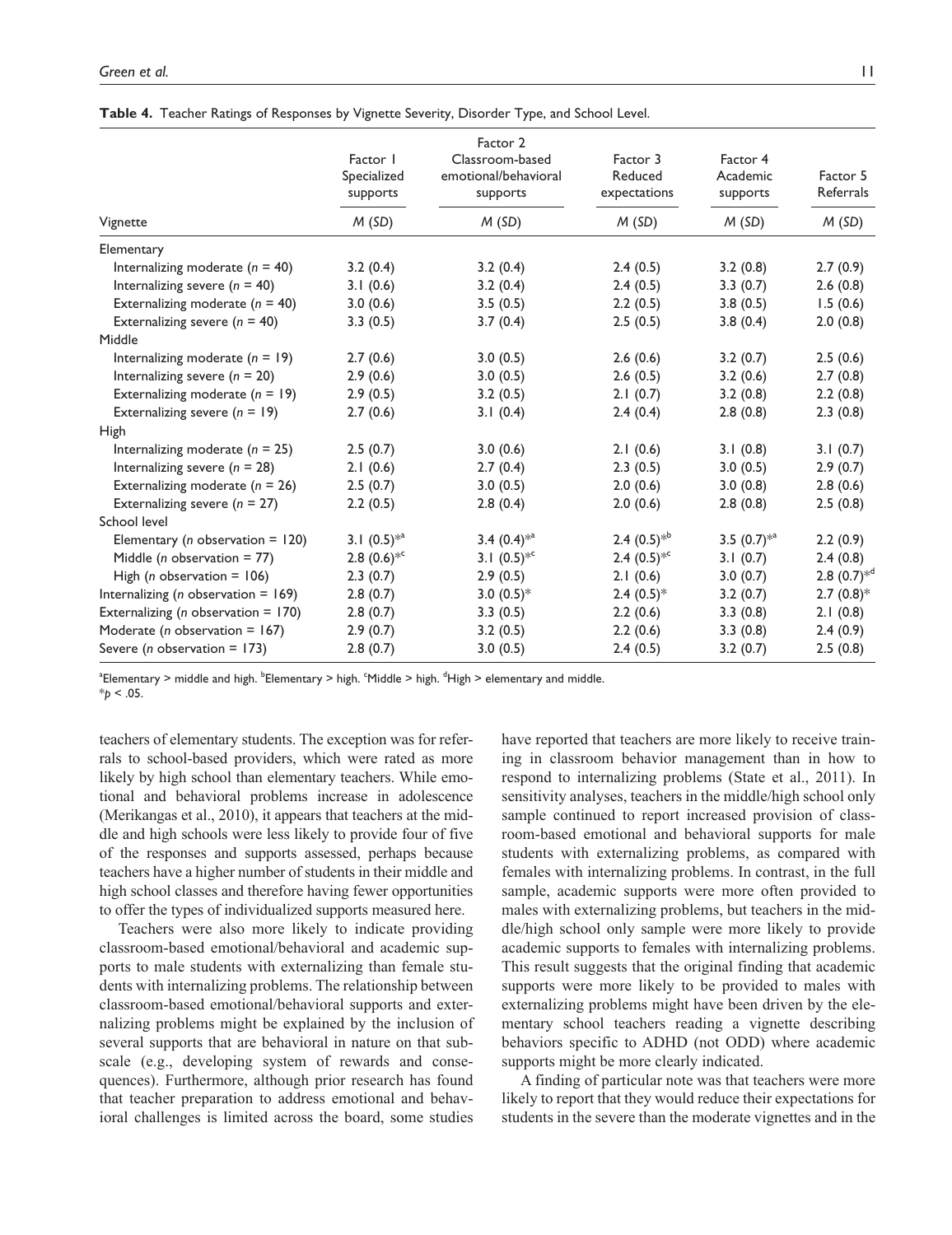|                               | Factor 1<br>Specialized<br>supports |           | Factor 2<br>Classroom-<br>based emotional/<br>behavioral supports |           | Factor 3<br>Reduced<br>expectations |           | Factor 4<br>Academic<br>supports |           | Factor 5<br>Referrals |           |
|-------------------------------|-------------------------------------|-----------|-------------------------------------------------------------------|-----------|-------------------------------------|-----------|----------------------------------|-----------|-----------------------|-----------|
| Vignette                      | B                                   | <b>SE</b> | B                                                                 | <b>SE</b> | B                                   | <b>SE</b> | B                                | <b>SE</b> | В                     | <b>SE</b> |
| Model I-Main effects model    |                                     |           |                                                                   |           |                                     |           |                                  |           |                       |           |
| Intercept                     | 3.14                                | $0.07*$   | 3.49                                                              | $0.05*$   | 2.24                                | $0.06*$   | 3.65                             | $0.08*$   | 1.82                  | $0.09*$   |
| Middle school                 | $-0.35$                             | $0.11*$   | $-0.31$                                                           | $0.08*$   | 0.05                                | 0.08      | $-0.43$                          | $0.12*$   | 0.22                  | 0.13      |
| High school                   | $-0.81$                             | $0.10*$   | $-0.49$                                                           | $0.07*$   | $-0.31$                             | $0.08*$   | $-0.57$                          | $0.11*$   | 0.64                  | $0.12*$   |
| Severity (high)               | 0.04                                | 0.05      | 0.00                                                              | 0.04      | 0.15                                | $0.05*$   | 0.09                             | 0.07      | 0.14                  | 0.08      |
| Internalizing                 | $-0.03$                             | 0.03      | $-0.23$                                                           | $0.03*$   | 0.13                                | $0.04*$   | $-0.14$                          | $0.06*$   | 0.56                  | $0.06*$   |
| Model 2-Interaction model     |                                     |           |                                                                   |           |                                     |           |                                  |           |                       |           |
| Intercept                     | 3.04                                | $0.08*$   | 3.52                                                              | $0.06*$   | 2.27                                | $0.07*$   | 3.83                             | $0.10*$   | 1.60                  | $0.11*$   |
| Middle school <sup>a</sup>    | $-0.30$                             | $0.13*$   | $-0.33$                                                           | $0.10*$   | $-0.07$                             | 0.12      | $-0.70$                          | $0.17*$   | 0.56                  | $0.18*$   |
| High school <sup>a</sup>      | $-0.60$                             | $0.12*$   | $-0.56$                                                           | $0.09*$   | $-0.34$                             | $0.11*$   | $-0.82$                          | $0.15*$   | 1.03                  | $0.16*$   |
| Severity (high) <sup>b</sup>  | 0.22                                | $0.08*$   | 0.08                                                              | 0.07      | 0.23                                | $0.09*$   | $-0.11$                          | 0.12      | 0.30                  | $0.13*$   |
| Internalizing <sup>c</sup>    | 0.05                                | 0.07      | $-0.39$                                                           | $0.06*$   | $-0.01$                             | 0.07      | $-0.57$                          | $0.11*$   | 0.92                  | $0.11*$   |
| Middle School × High Severity | $-0.08$                             | 0.12      | $-0.15$                                                           | 0.10      | $-0.05$                             | 0.13      | $-0.16$                          | 0.19      | $-0.09$               | 0.19      |
| High School × High Severity   | $-0.33$                             | $0.11*$   | $-0.19$                                                           | $0.09*$   | $-0.19$                             | 0.12      | $-0.13$                          | 0.16      | $-0.26$               | 0.17      |
| Middle School × Internalizing | $-0.01$                             | 0.09      | 0.20                                                              | $0.08*$   | 0.29                                | $0.10*$   | 0.69                             | $0.15*$   | $-0.58$               | $0.15*$   |
| High School × Internalizing   | $-0.08$                             | 0.08      | 0.32                                                              | $0.07*$   | 0.26                                | $0.09*$   | 0.64                             | $0.13*$   | $-0.51$               | $0.13*$   |
| High Severity × Internalizing | $-0.12$                             | 0.09      | 0.03                                                              | 0.08      | $-0.02$                             | 0.10      | 0.16                             | 0.13      | $-0.10$               | 0.14      |
|                               |                                     |           |                                                                   |           |                                     |           |                                  |           |                       |           |

**Table 5.** Associations of Teacher Ratings of Responses With Vignette Severity, Disorder Type, and School Level.

<sup>a</sup>Elementary is the reference group. <sup>b</sup>Moderate severity is the reference group. <sup>c</sup>Externalizing is the reference group.  $*_{p}$  < .05.

female internalizing than the male externalizing vignettes. The first of these findings suggests that teachers might perceive expectation reduction to be most helpful for those students experiencing the most distress and impairment in functioning. However, researchers and educators have consistently raised concerns about the academic progress of students with severe emotional and behavioral disorders. Studies show that students with emotional and behavioral disorders are more likely to be disengaged from school, less likely to be academically successful, and more likely to leave school before graduating (Breslau, Lane, Sampson, & Kessler, 2008; Breslau et al., 2011; Porche et al., 2016). One reason proposed for these academic delays is that, over time, teachers might provide less demanding instruction to students with emotional and behavioral disorders than their peers (Wehby, Lane, & Falk, 2003). In particular, there might be a reciprocal dynamic, such that teachers who desire to support students with emotional and behavioral challenges might reduce academic demands, leading students with emotional and behavioral challenges to experience or report decreased academic competency, therefore further reinforcing teacher reduction in academic expectations. The finding that teachers are more likely to report reduced expectations for female students with internalizing than for male students with externalizing problems might again be related to the possibility that teachers have more limited training in responding to internalizing problems and

therefore seek to support students simply by reducing expectations, rather than providing proactive supports.

Together, these results suggest that teachers are more likely to indicate that they will provide supports that they can offer themselves (i.e., classroom-based supports, academic supports) when they are based in an elementary school and responding to a vignette describing a male externalizing problem. While prior research has found that provision of supports decreases with school level (J. G. Green et al., 2016; Wagner et al., 2006), the wider range of supports evaluated in the current study suggests that these patterns might be more complex, and that teachers of students in older grades might be more likely to reduce expectations and offer referrals to providers in their building. Furthermore, in the current study, teachers at the high school level were more likely to provide classroom-based supports to students with moderate than severe problems, perhaps because they were more confident in their ability to support students with less severe behaviors. These results have important implications for training teachers, particularly at older grade levels, in supporting students in their classrooms.

Because the current study linked internalizing and externalizing problems to female and male gender, respectively, it is also possible that the findings identified here are related to gender rather than problem type. Prior studies have produced mixed results regarding whether there is an association of gender with mental health service use for mood and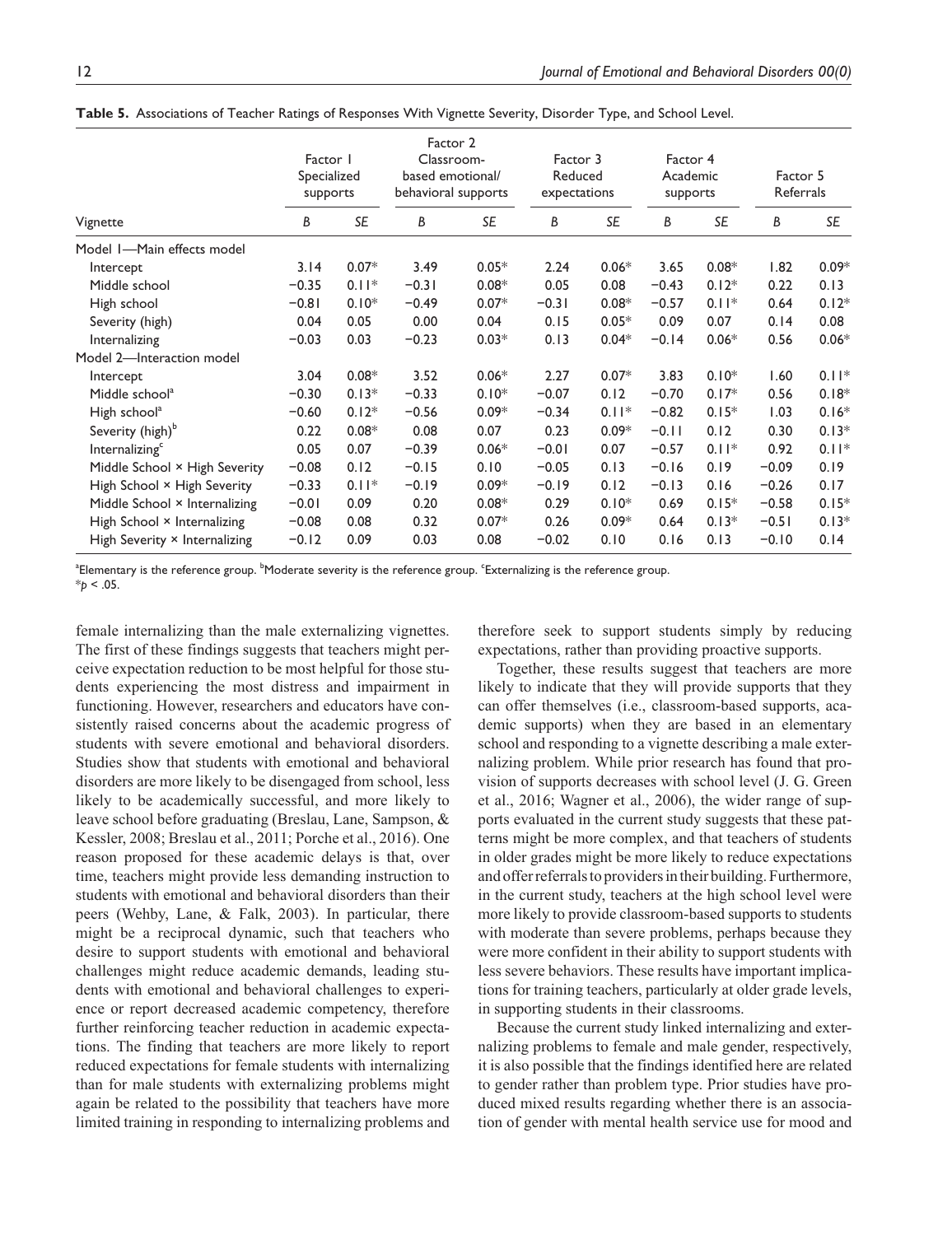

**Figure 2.** Interaction terms for teacher ratings of likely responses to students (scale range = 1–4).

behavior disorders (Merikangas et al., 2011; Wu et al., 2001). The few studies that specifically examined the association of student gender with teacher identification found that gender has a significant influence on whether teachers identify students as having emotional and behavioral problems (M. T. Green etal., 1996; Loades & Mastroyannopoulou, 2010), but more research is needed. It would be interesting, for example, to determine whether teachers would be more likely to provide supports to female than male students with ODD, perhaps because they are more likely to perceive acting-out behaviors to be a sign of distress among female as compared with male students.

### *Limitations*

This study has several limitations: First, there are a number of limitations inherent to the use of vignette methodology. Although the use of the vignettes in this study allowed us to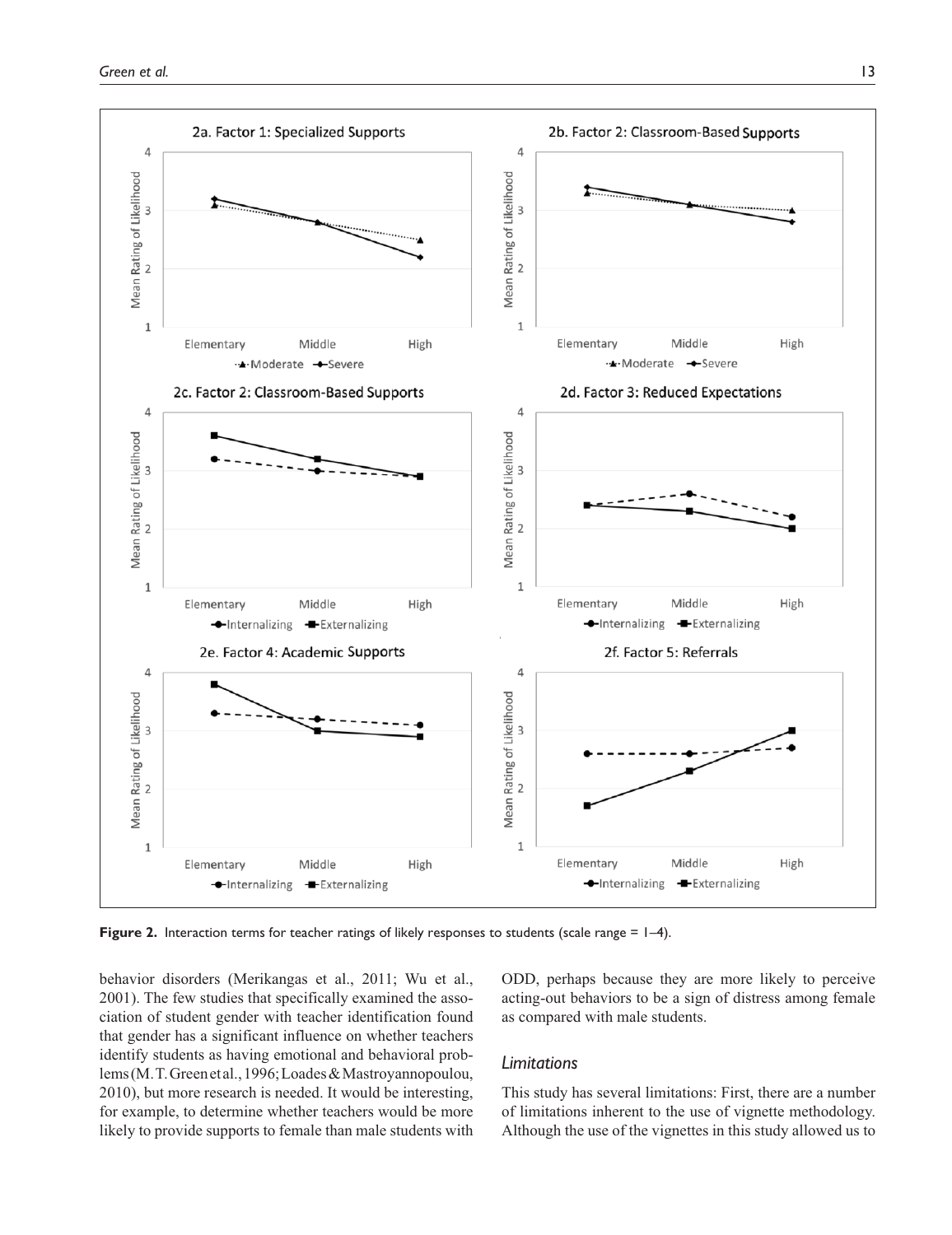assess teachers' responses to a standard stimulus on a topic (student mental health) that is difficult to precisely evaluate in the context of real cases, teachers might respond differently to actual students than to vignettes (Jerolmack & Khan, 2014). In addition, the nature of vignettes is that they make explicit problems, like internalizing problems, which might not typically be noticed by teachers. In contrast, even moderate externalizing behaviors are likely to be identified in a classroom.

Second, this study evaluated some of the most common forms of internalizing (depression) and externalizing problems (ODD and ADHD). However, we did not assess a broad range of disorders or teacher responses to comorbid disorders. Furthermore, elementary teachers responded to a different externalizing scenario (ADHD) than middle and high school teachers (ODD). While we somewhat accounted for this limitation by conducting sensitivity analyses in the middle/high school only sample, the variation in externalizing vignettes might account for some of the school-level differences described above.

Third, students in the externalizing vignettes were described as being male, and the student in the internalizing vignette was described as female. Although this kept the number of different vignettes manageable for this study, the limitation prevented us from examining differences across student gender or gender-by-problem-type interactions in teacher ratings. Given evidence cited earlier that teacher identification of students is linked to gender (M. T. Green et al., 1996; Loades & Mastroyannopoulou, 2010), the lack of counterbalancing raises the possibility that results of the current study are a reflection of identification and support patterns that are related to gender rather than problem type. In future studies, gender should be counterbalanced to disaggregate these effects.

Fourth, because teachers in the district were predominantly non-Latino White, we did not ask teachers to report their race/ethnicity. We were concerned that this information (in combination with school, grade-level taught, and gender) could identify individual teachers. We also collected no information about years of experience, or whether teachers received specific training in emotional and behavioral challenges and interventions. Fifth, the sample in our study was primarily female, reflecting the composition of teachers in the district. It is unclear whether teacher gender might have influenced ratings of female and male vignettes. Finally, data were collected in one, relatively affluent, school district. It is likely that teachers in a more racially/ ethnically and socioeconomically diverse school district would have responded differently to these vignettes, particularly given prior studies suggesting racial/ethnic and socioeconomic disparities in identification of youth for special education services (Sullivan & Bal, 2013) and mental health services (Merikangas et al., 2011). Although surveying teachers in one district reduced the variability in teacher

experiences and student demographics, because of our partnership with the district we were able to obtain a high response rate, presumably integrating teachers with a range of interests, experiences, and skills identifying and supporting students with emotional and behavioral problems. The results of this study should be compared with the results of other research with more diverse school districts and samples, but perhaps with a lower response rate that might reflect bias in participating teacher perceptions of the importance of student mental health.

### **Conclusion and Significance**

The current study provides new information about teacher decision-making processes when they identify and respond to emotional and behavioral challenges among their students. Consistent with prior research on behavioral health service use and the Gateway Provider Model (Andersen, 1995; Langer et al., 2015; Stiffman et al., 2004), results suggest that factors unrelated to student need (e.g., school level and problem type) influence teacher concern and support provision for students, in addition to need-based factors (severity). These results suggest that even when presented with identical students, which we were able to control in this study through the use of vignettes, teachers may inadvertently contribute to disparities in service and support receipt by students. The significance of this finding is that there might be opportunities to improve teacher identification of concerning behaviors among students and increase the provision of low-intensity (e.g., classroom-based) supports that have been identified as best practices for students with internalizing and externalizing problems. Furthermore, the high degree to which teachers reported that they were likely to reduce expectations for students is particularly concerning, and suggests an opportunity to provide teachers with training in maintaining expectations and supporting students to meet those expectations.

Future research in this area would benefit from exploring the following: First, teachers might benefit from increased knowledge of mental health needs of students and the ways that problems manifest in the classroom. Researchers have specifically explored the concept of Mental Health Literacy, which is conceptualized as knowledge, beliefs, and attitudes about mental health (Jorm, 2012; Kutcher et al., 2016). Studying mental health literacy among teachers could contribute to understanding barriers impacting teachers in the early identification of emotional and behavioral challenges.

Second, there are a number of training programs that have been designed to improve teacher identification of students with emotional and behavioral challenges. However, there is limited evidence for their effectiveness (for exceptions, see Jorm et al., 2010; Wyman et al., 2008). Furthermore, a number of questions about these programs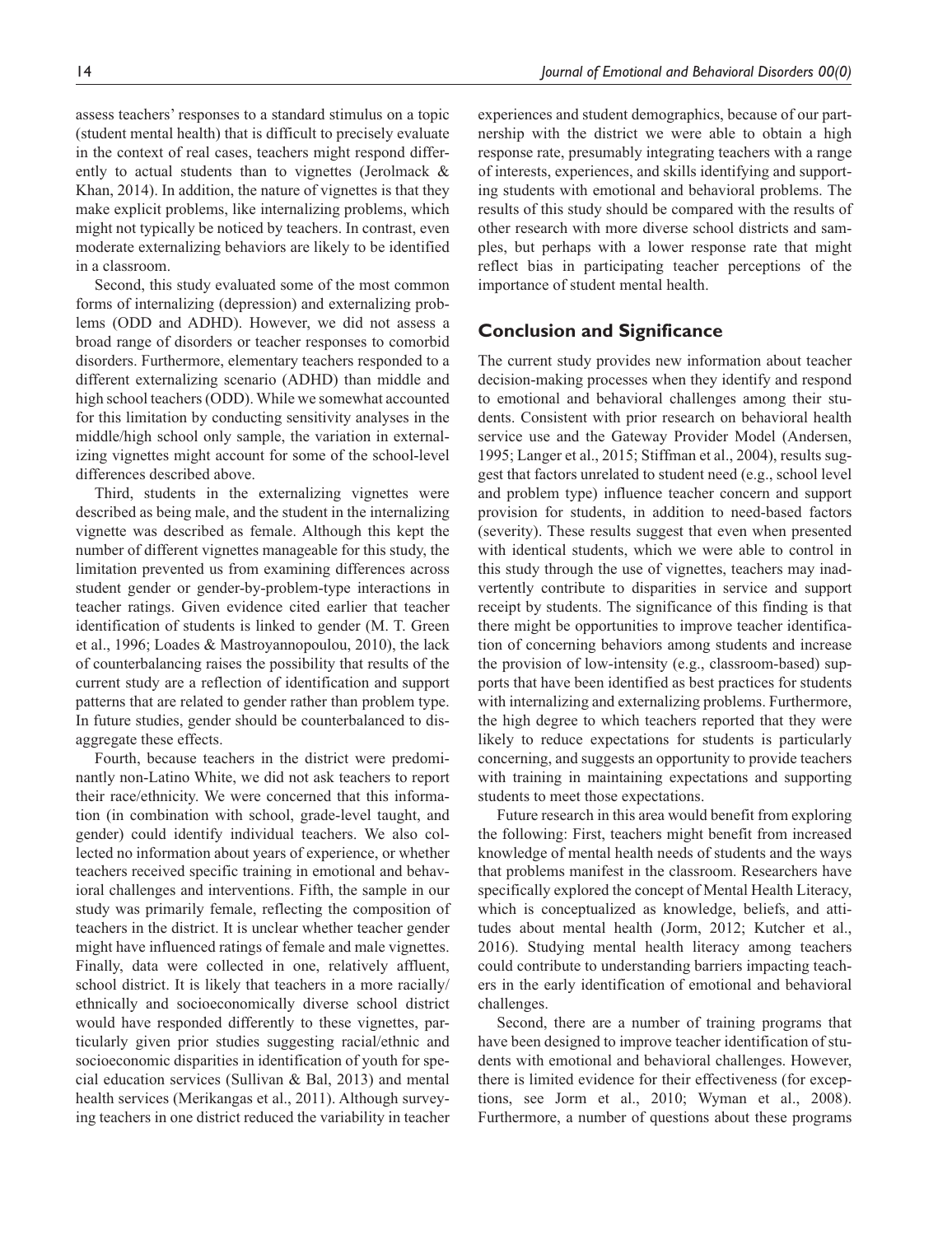are unanswered, including their optimal mode of delivery and individual differences in teacher responsivity to the trainings. As training programs become increasingly prominent in schools, it will be necessary to evaluate their impact on intended outcomes, including teacher mental health literacy, self-efficacy, and ultimately, improvement in support-provision skills and service referrals.

Third, many questions remain about the effectiveness of specific supports used by school staff, as well as when and to which students different supports should be implemented. For example, children with emotional and behavioral challenges are often given special permission to leave the classroom (J. G. Green et al., 2016). It is not clear how that intervention should be used to support students without facilitating avoidance of classroom-based activities. Similarly, there is limited information about whether reduced expectations might be useful to some students and in some contexts.

Fourth, in considering how teachers address student needs, it is also critical to determine school structures that allow teachers to effectively serve in a support-provision role. School structures that affect teacher supports for students with emotional and behavioral challenges include administrator support, opportunities for collaboration with colleagues, and school climate (Bettini, Crockett, Brownell, & Merrill, 2016; Langley et al., 2010). A multilevel framework for investigating teacher roles will necessarily include attention to these qualities of the school (and district) context. Data on these contextual characteristics can inform future efforts to identify how to most effectively prepare schools in supporting teachers and addressing disparities in emotional and behavioral supports for students.

# **Appendix**

### *Sample Vignettes*

*Internalizing moderate.* Anna is a student in your class. She is always kind with other people and follows instructions during class. In the last few months, Anna has been increasingly moody, and you have noticed that she often puts her head down on her desk. She also seems to have lost interest in many of her friends and classwork, including participating in class activities that she used to enjoy. Every day, Anna says that she feels very tired, but when you ask, she also says she is sleeping more than normal at night. In addition, the last few months, Anna seems to have trouble concentrating in class.

*Externalizing severe.* David is a student in your class. He has a long-standing group of friends, of which he is the leader. David is very articulate, and has maintained good grades in school without working hard. In the last few months, David has increasingly argued with his friends and put them down. He often appears angry, and he frequently blames others for his mistakes. David's friends have begun to stay away from him because he has been overly sensitive, becomes annoyed easily, and at times he seems to try to annoy his friends on purpose. David defies his teachers, and he refuses to comply with adults' requests and rules. He argues loudly with his teachers, more than other students in his classes. Recently, his teachers have often had to place David in detention.

#### **Acknowledgment**

The authors would like to thank Shannon Gribben, Claire Brown, and Kathryne Adams for their assistance with data collection.

#### **Declaration of Conflicting Interests**

The author(s) declared no potential conflicts of interest with respect to the research, authorship, and/or publication of this article.

#### **Funding**

The author(s) disclosed receipt of the following financial support for the research, authorship, and/or publication of this article: This project was supported by Grant K01MH085710 (Green) from the National Institute of Mental Health.

#### **References**

- Allday, R. A., Neilsen-Gatti, S., & Hudson, T. M. (2013). Preparation for inclusion in teacher education pre-service curricula. *Teacher Education and Special Education: The Journal of the Teacher Education Division of the Council for Exceptional Children*, *36*, 298–311. doi:10.1177/0888406413497485
- American Psychiatric Association. (1994). *Diagnostic and statistical manual of mental disorders* (4th ed.). Washington, DC: Author.
- Andersen, R. M. (1995). Revisiting the behavioral model and access to medical care: Does it matter? *Journal of Health and Social Behavior*, *36*, 1–10. Retrieved from [http://www.jstor.](http://www.jstor.org/stable/2137284) [org/stable/2137284](http://www.jstor.org/stable/2137284)
- Askell-Williams, H., & Lawson, M. (2013). Teachers' knowledge and confidence for promoting positive mental health in primary school communities. *Asia-Pacific Journal of Teacher Education*, *41*, 126–143. doi:10.1080/13598 66X.2013.777023
- Atkins, M. S., Frazier, S. L., Leathers, S. J., Graczyk, P. A., Talbott, E., Jakobsons, L., . . . Bell, C. C. (2008). Teacher key opinion leaders and mental health consultation in lowincome urban schools. *Journal of Consulting and Clinical Psychology*, *76*, 905–908. doi:10.1037/a0013036
- Atkins, M. S., Rusch, D., Mehta, T. G., & Lakind, D. (2016). Future directions for dissemination and implementation science: Aligning ecological theory and public health to close the research to practice gap. *Journal of Clinical Child & Adolescent Psychology*, *45*, 215–226.
- Bergin, C. (2014). Educating students to be prosocial at school. In L. M. Padilla-Walker & G. Carlo (Eds.), *Prosocial development:*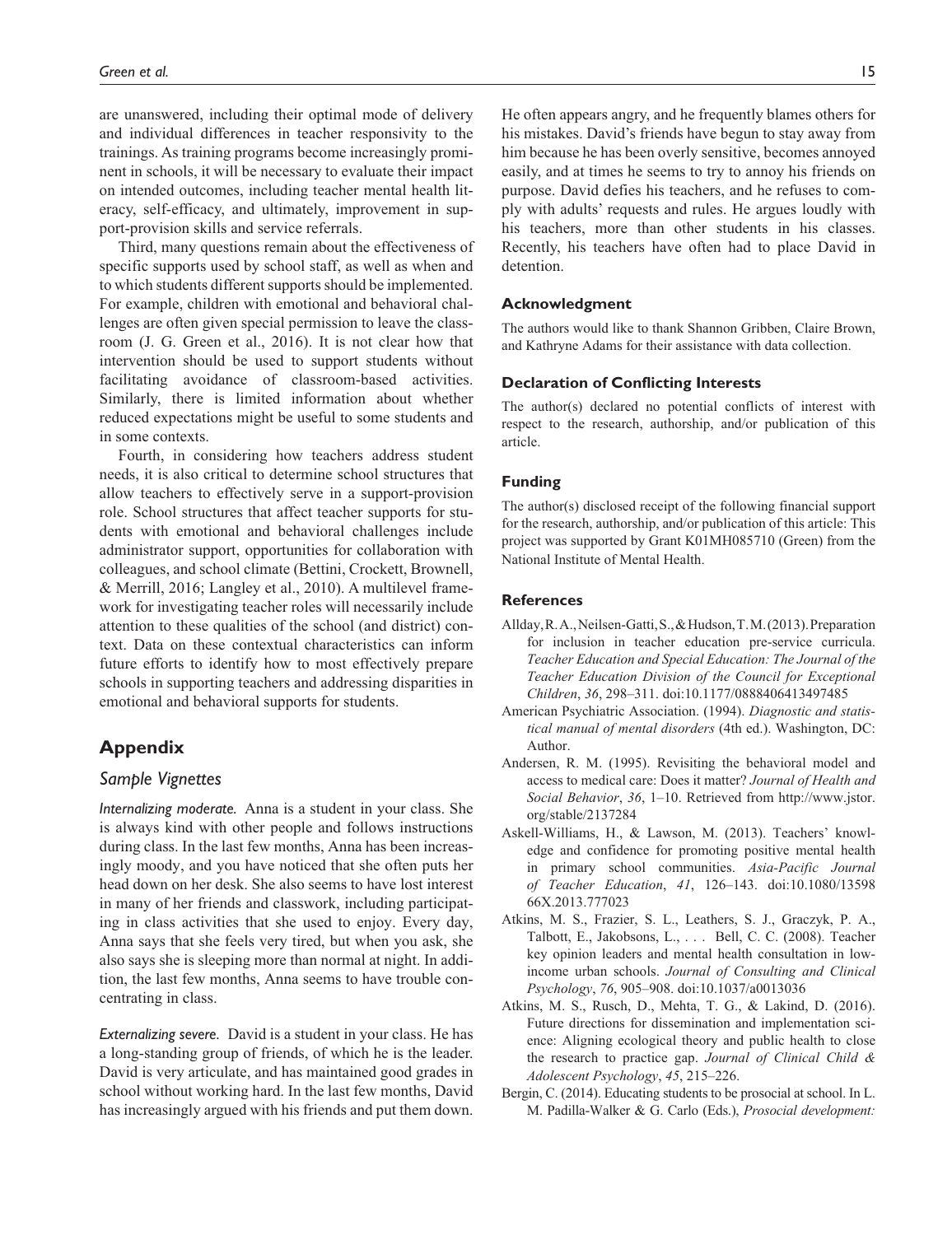*A multidimensional approach* (pp. 279–301). New York, NY: Oxford University Press.

- Bettini, E. E., Crockett, J. B., Brownell, M. T., & Merrill, K. L. (2016). Relationships between working conditions and special educators' instruction. *The Journal of Special Education*, *50*, 178–190. doi:10.1177/0022466916644425
- Breslau, J., Lane, M., Sampson, N., & Kessler, R. C. (2008). Mental disorders and subsequent educational attainment in a US national sample. *Journal of Psychiatric Research*, *42*, 708–716. doi:10.1016/j.jpsychires.2008.01.016
- Breslau, J., Miller, E., Chung, W. J. J., & Schweitzer, J. B. (2011). Childhood and adolescent onset psychiatric disorders, substance use, and failure to graduate high school on time. *Journal of Psychiatric Research*, *45*, 295–301. doi:10.1016/j. jpsychires.2010.06.014
- Brown, J. D., Wissow, L. S., Gadomski, A., Zachary, C., Bartlett, E., & Horn, I. (2006). Parent and teacher mental health ratings of children using primary-care services: Interrater agreement and implications for mental health screening. *Ambulatory Pediatrics*, *6*, 347–351. doi:10.1016/j.ambp.2006.09.004
- Cappella, E., Hamre, B. K., Kim, H. Y., Henry, D. B., Frazier, S. L., Atkins, M. S., & Schoenwald, S. K. (2012). Teacher consultation and coaching within mental health practice: Classroom and child effects in urban elementary schools. *Journal of Consulting and Clinical Psychology*, *80*, 597–610. doi:10.1037/a0027725
- Chang, D. F., & Sue, S. (2003). The effects of race and problem type on teachers' assessments of student behavior. *Journal of Consulting and Clinical Psychology*, *71*, 235–242. doi:10.1037/0022-006X.71.2.235
- Chavez, L. M., Shrout, P. E., Alegría, M., Lapatin, S., & Canino, G. (2010). Ethnic differences in perceived impairment and need for care. *Journal of Abnormal Child Psychology*, *38*, 1165–1177. doi:10.1007/s10802-010-9428-8
- Cheney, G., Schlösser, A., Nash, P., & Glover, L. (2014). Targeted group-based interventions in schools to promote emotional well-being: A systematic review. *Clinical Child Psychology and Psychiatry*, *19*, 412–438. doi:10.1177/1359104513489565
- Costello, E. J., Pescosolido, B. A., Angold, A., & Burns, B. J. (1998). A family network-based model of access to child mental health services. *Research in Community and Mental Health*, *9*, 165–190.
- Dowdy, E., Doane, K., Eklund, K., & Dever, B. V. (2013). A comparison of teacher nomination and screening to identify behavioral and emotional risk within a sample of underrepresented students. *Journal of Emotional and Behavioral Disorders*, *21*, 127–137. doi:10.1177/1063426611417627
- Durlak, J. A., Weissberg, R. P., Dymnicki, A. B., Taylor, R. D., & Schellinger, K. B. (2011). The impact of enhancing students' social and emotional learning: A meta-analysis of school-based universal interventions. *Child Development*, *82*, 405–432. doi:10.1111/j.1467-8624.2010.01564.x
- Epstein, M., Atkins, M., Cullinan, D., Kutash, K., & Weaver, R. (2008). *Reducing behavior problems in the elementary school classroom: A practice guide* (NCEE #2008-012). Washington, DC: Institute of Education Sciences, National Center for Education Evaluation and Regional Assistance.
- Evans, C., Weiss, S., & Cullinan, D. (2012). Teacher perceptions and behavioral strategies for students with emotional

disturbance across educational environments. *Preventing School Failure: Alternative Education for Children and Youth*, *56*, 82–90. doi:10.1080/1045988X.2011.574170

- Freeman, J., Simonsen, B., Briere, D. E., & MacSuga-Gage, A. S. (2014). Pre-service teacher training in classroom management: A review of state accreditation policy and teacher preparation program. *Teacher Education and Special Education: The Journal of the Teacher Education Division of the Council for Exceptional Children*, *37*, 106–120. doi:10.1177/0888406413507002
- Gable, R., Tonelson, S., Sheth, M., Wilson, C., & Park, K. L. (2012). Importance, usage, and preparedness to implement evidence-based practices for students with emotional disabilities: A comparison of knowledge and skills of special education and general education teachers. *Education and Treatment of Children*, *35*, 499–519. Retrieved from [https://muse.jhu.](https://muse.jhu.edu/article/487096/pdf) [edu/article/487096/pdf](https://muse.jhu.edu/article/487096/pdf)
- Garland, A. F., Bickman, L., & Chorpita, B. F. (2010). Change what? Identifying quality improvement targets by investigating usual mental health care. *Administration and Policy in Mental Health and Mental Health Services Research*, *37*, 15–26. doi:10.1007/s10488-010-0279-y
- Green, J. G., Comer, J. S., Donaldson, A. R., Elkins, R. M., Nadeau, M. S., Reid, G., & Pincus, D. B. (2016). School functioning and use of school-based accommodations by treatment-seeking anxious children. *Journal of Emotional and Behavioral Disorders*. Advance online publication. doi:10.1177/1063426616664328
- Green, J. G., Keenan, J. K., Guzmán, J., Vinnes, S., Holt, M., & Comer, J. S. (2017). Teacher perspectives on indicators of adolescent social and emotional problems. *Evidence-Based Practice in Child and Adolescent Mental Health, 2,* 96-101. doi:10.1080/23794925.2017.1313099
- Green, J. G., McLaughlin, K. A., Alegría, M., Costello, E. J., Gruber, M. J., Hoagwood, K., . . . Kessler, R. C. (2013). School mental health resources and adolescent mental health service use. *Journal of the American Academy of Child & Adolescent Psychiatry*, *52*, 501–510. doi:10.1016/j. jaac.2013.03.002
- Green, M. T., Clopton, J. R., & Pope, A. W. (1996). Understanding gender differences in referral of children to mental health services. *Journal of Emotional and Behavioral Disorders*, *4*, 182–190. doi:10.1177/106342669600400305
- Hutchings, J., Martin-Forbes, P., Daley, D., & Williams, M. E. (2013). A randomized controlled trial of the impact of a teacher classroom management program on the classroom behavior of children with and without behavior problems. *Journal of School Psychology*, *51*, 571–585. doi:10.1016/j. jsp.2013.08.001
- Jerolmack, C., & Khan, S. (2014). Talk is cheap: Ethnography and the attitudinal fallacy. *Sociological Methods & Research*, *43*, 178–209. doi:10.1177/0049124114523396
- Jorm, A. F. (2012). Mental health literacy: Empowering the community to take action for better mental health. *American Psychologist*, *67*, 231–242. doi:10.1037/a0025957
- Jorm, A. F., Kitchener, B. A., Sawyer, M. G., Scales, H., & Cvetkovski, S. (2010). Mental health first aid training for high school teachers: A cluster randomized trial. *BMC Psychiatry*, *10*, Article 51. doi:10.1186/1471-244X-10-51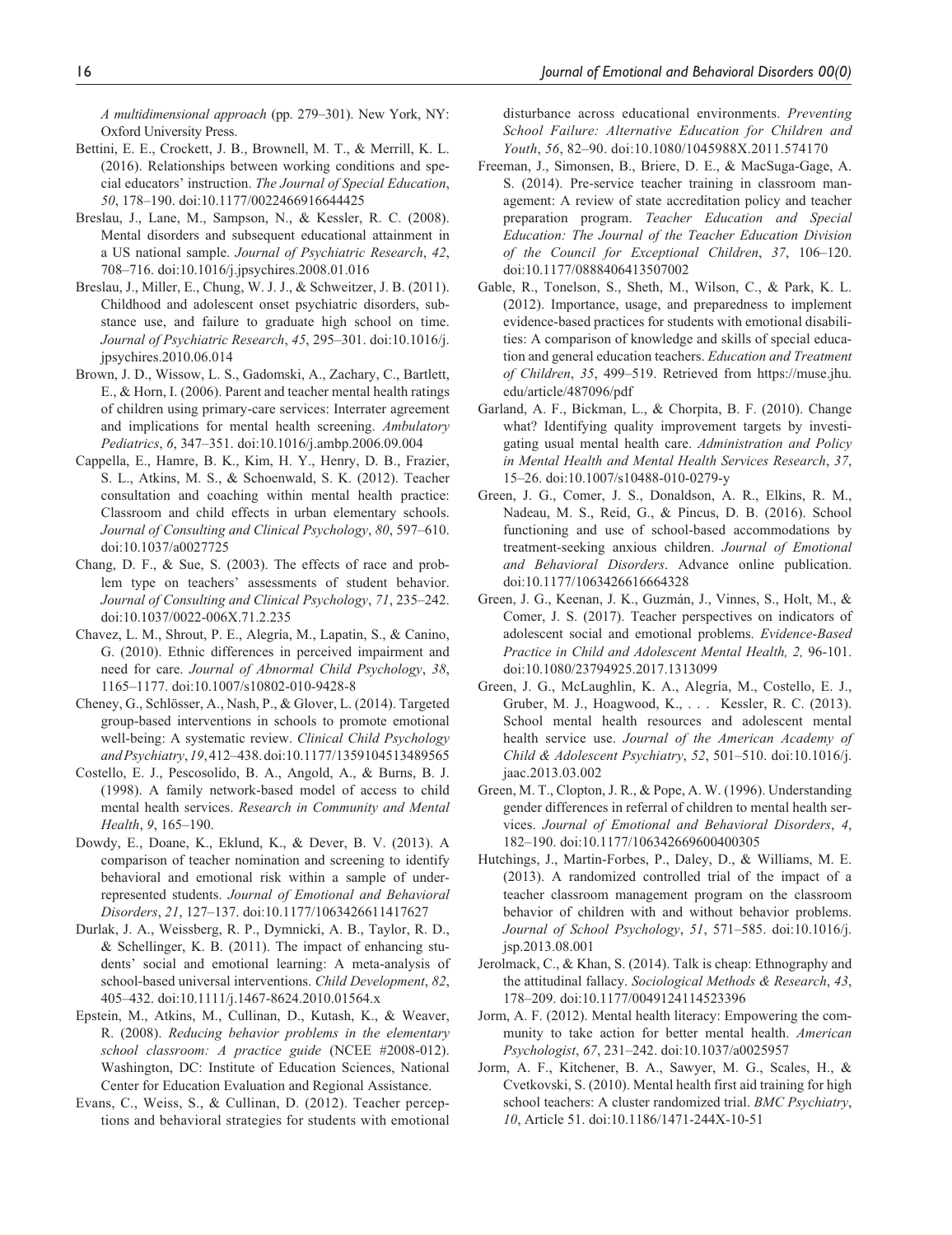- Kessler, R. C., Adler, L. A., Berglund, P., Green, J. G., McLaughlin, K. A., Fayyad, J., . . . Zaslavsky, A. M. (2014). The effects of temporally secondary co-morbid mental disorders on the associations of DSM-IV ADHD with adverse outcomes in the US National Comorbidity Survey Replication Adolescent Supplement (NCS-A). *Psychological Medicine*, *44*, 1779–1792. doi:10.1017/S0033291713002419
- Kessler, R. C., Avenevoli, S., Costello, E. J., Georgiades, K., Green, J. G., Gruber, M. J., . . . Sampson, N. A. (2012). Prevalence, persistence, and sociodemographic correlates of DSM-IV disorders in the National Comorbidity Survey Replication Adolescent Supplement. *Archives of General Psychiatry*, *69*, 372–380. doi:10.1001/archgenpsychiatry.2011.160
- Kleftaras, G., & Didaskalou, E. (2006). Incidence and teachers' perceived causation of depression in primary school children in Greece. *School Psychology International*, *27*, 281–315. doi:10.1177/0143034306067284
- Kutcher, S., Wei, Y., Costa, S., Gusmão, R., Skokauskas, N., & Sourander, A. (2016). Enhancing mental health literacy in young people. *European Child & Adolescent Psychiatry*, *25*, 567–569. doi:10.1007/s00787-016-0867-9
- Langer, D. A., Wood, J. J., Wood, P. A., Garland, A. F., Landsverk, J., & Hough, R. L. (2015). Mental health service use in schools and non-school-based outpatient settings: Comparing predictors of service use. *School Mental Health*, *7*, 161–173. doi:10.1007/s12310-015-9146-z
- Langley, A. K., Nadeem, E., Kataoka, S. H., Stein, B. D., & Jaycox, L. H. (2010). Evidence-based mental health programs in schools: Barriers and facilitators of successful implementation. *School Mental Health*, *23*, 105–113. doi:10.1007/ s12310-010-9038-1
- Lapatin, S., Gonçalves, M., Nillni, A., Chavez, L., Quinn, R. L., Green, A., & Alegría, M. (2012). Lessons from the use of vignettes in the study of mental health service disparities. *Health Services Research*, *47*, 1345–1362. doi:10.1111/ j.1475-6773.2011.01360.x
- Leaf, P. J., Alegría, M., Cohen, P., Goodman, S. H., Horwitz, S. M., Hoven, C. W., . . . Regier, D. A. (1996). Mental health service use in the community and schools: Results from the four-community MECA study. *Journal of the American Academy of Child & Adolescent Psychiatry*, *35*, 889–897. doi:10.1097/00004583-199607000-00014
- Loades, M., & Mastroyannopoulou, K. (2010). Teachers' recognition of children's mental health problems. *Child and Adolescent Mental Health*, *15*, 150–156. doi:10.1111/j.1475- 3588.2009.00551.x
- Maughan, B., Rowe, R., Messer, J., Goodman, R., & Meltzer, H. (2004). Conduct disorder and oppositional defiant disorder in a national sample: Developmental epidemiology. *Journal of Child Psychology and Psychiatry*, *45*, 609–621. doi:10.1111/ j.1469-7610.2004.00250.x
- McLeod, J. D., Uemura, R., & Rohrman, S. (2012). Adolescent mental health, behavior problems, and academic achievement. *Journal of Health and Social Behavior*, *53*, 482–497. doi:0022146512462888
- Merikangas, K. R., He, J. P., Burstein, M., Swanson, S. A., Avenevoli, S., Cui, L., . . . Swendsen, J. (2010). Lifetime prevalence of mental disorders in U.S. adolescents: Results from the National Comorbidity Survey Replication–Adolescent

Supplement (NCS-A). *Journal of the American Academy of Child & Adolescent Psychiatry*, *49*, 980–989. doi:10.1016/j. jaac.2010.05.017

- Merikangas, K. R., He, J. P., Burstein, M., Swendsen, J., Avenevoli, S., Case, B., . . . Olfson, M. (2011). Service utilization for lifetime mental disorders in US adolescents: Results of the National Comorbidity Survey–Adolescent Supplement (NCS-A). *Journal of the American Academy of Child & Adolescent Psychiatry*, *50*, 32–45. doi:10.1016/j. jaac.2010.10.006
- Minahan, J., & Rappaport, N. (2012). *The behavior code: A practical guide to understanding and teaching the most challenging students*. Cambridge, MA: Harvard Education Press.
- Minahan, J., & Schultz, J. J. (2014). Interventions can salve unseen anxiety barriers. *Phi Delta Kappan*, *96*(4), 46–50. doi:10.1177/0031721714561446
- Miranda, A., Jarque, S., & Tárraga, R. (2006). Interventions in school settings for students with ADHD. *Exceptionality*, *14*, 35–52. doi:10.1207/s15327035ex1401\_4
- Nolen-Hoeksema, S. (2001). Gender differences in depression. *Current Directions in Psychological Science*, *10*, 173–176. doi:10.1111/1467-8721.00142
- Nunnally, J. C. (1978). *Psychometric theory* (2nd ed.). New York, NY: McGraw-Hill.
- Olson, S. L., Sameroff, A. J., Lansford, J. E., Sexton, H., Davis-Kean, P., Bates, J. E., . . . Dodge, K. A. (2013). Deconstructing the externalizing spectrum: Growth patterns of overt aggression, covert aggression, oppositional behavior, impulsivity/ inattention, and emotion dysregulation between school entry and early adolescence. *Development and Psychopathology*, *25*, 817–842. doi:10.1017/S0954579413000199
- Pearcy, M. T., Clopton, J. R., & Pope, A. W. (1993). Influences on teacher referral of children to mental health services gender, severity, and internalizing versus externalizing problems. *Journal of Emotional and Behavioral Disorders*, *1*, 165–169. doi:10.1177/106342669300100304
- Phillippo, K., & Kelly, M. (2014). On the fault line: A qualitative exploration of high school teachers' involvement with student mental health issues. *School Mental Health*, *6*, 184–200. doi:10.1007/s12310-013-9113-5
- Porche, M. V., Costello, D. M., & Rosen-Reynoso, M. (2016). Adverse family experiences, child mental health, and educational outcomes for a national sample of students. *School Mental Health*, *8*, 44–60. doi:10.1007/s12310-016- 9174-3
- Reilly, N. (2015). *Anxiety and depression in the classroom: A teacher's guide to fostering self-regulation in young students*. New York, NY: W.W. Norton.
- Reinke, W. M., Herman, K. C., & Stormont, M. (2013). Classroom-level positive behavior supports in schools implementing SW-PBIS identifying areas for enhancement. *Journal of Positive Behavior Interventions*, *15*, 39–50. doi:10.1177/1098300712459079
- Reinke, W. M., Stormont, M., Herman, K. C., Puri, R., & Goel, N. (2011). Supporting children's mental health in schools: Teacher perceptions of needs, roles, and barriers. *School Psychology Quarterly*, *26*(1), 1–13. doi:10.1037/a0022714
- Roeser, R. W., Eccles, J. S., & Sameroff, A. J. (2000). School as a context of early adolescents' academic and social-emotional